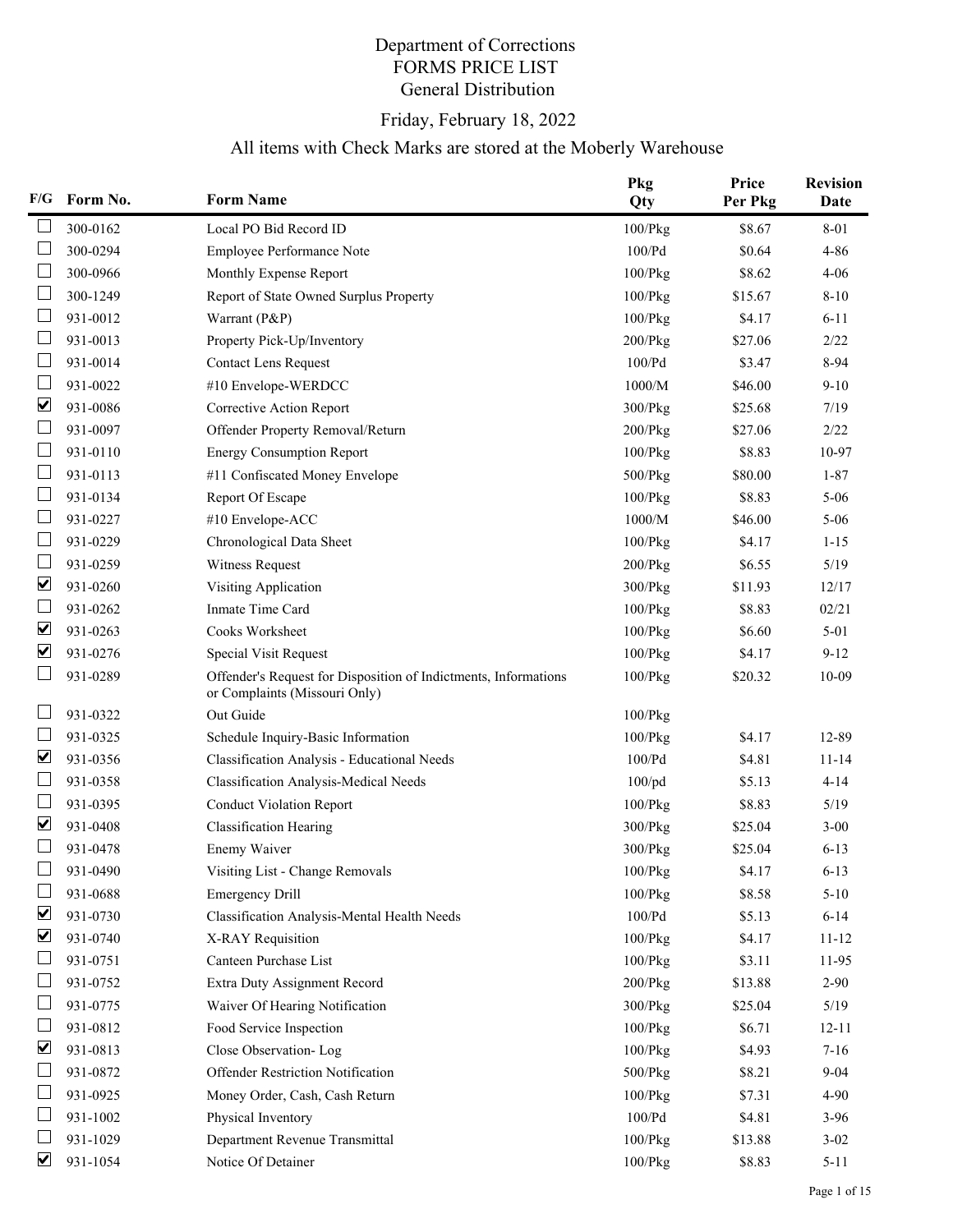| F/G                  | Form No. | <b>Form Name</b>                                       | Pkg<br>Qty    | Price<br>Per Pkg | <b>Revision</b><br>Date |
|----------------------|----------|--------------------------------------------------------|---------------|------------------|-------------------------|
|                      | 931-1213 | Housing Unit Count                                     | 100/Pd        | \$4.81           | $1-95$                  |
| ☑                    | 931-1294 | Offender Safety Rules-Machine Equipment                | 100/Pkg       | \$4.17           | $8 - 13$                |
|                      | 931-1318 | Monthly Vehicle Operator Log                           | $200$ / $Pkg$ | \$16.98          | 11-01                   |
| ☑                    | 931-1319 | Health Services Request                                | 500/Pkg       | \$13.66          | 02/19                   |
| $\Box$               | 931-1324 | Division of Probation and Parole #10 Envelope          | 1000/M        | \$46.00          | 11/18                   |
|                      | 931-1410 | <b>Inventory Record</b>                                | $200$ / $Pkg$ | \$18.07          | $6 - 90$                |
| ☑                    | 931-1413 | Request for Withdrawal of Offender's Personal Funds    | $600$ / $Pkg$ | \$30.17          | $9 - 01$                |
| $\blacktriangledown$ | 931-1431 | Temporary Ad. Seg. Confinement                         | 100/Pkg       | \$25.77          | $4 - 11$                |
|                      | 931-1477 | Certificate Of Release                                 | $100$ / $Pkg$ | \$4.17           | $11 - 11$               |
| Ш                    | 931-1508 | Interdisciplinary Program Notes                        | 100/Pd        | \$5.47           | $2 - 93$                |
| L                    | 931-1569 | #10 Envelope-CCC                                       | 1000/M        | \$46.00          | $4 - 09$                |
| ☑                    | 931-1572 | Referral and Screening Note - Health Services          | 100/Pkg       | \$4.17           | $8 - 13$                |
|                      | 931-1604 | Recycling Revenue and Expenditures                     | 100/Pkg       | \$4.17           | $12 - 01$               |
|                      | 931-1628 | <b>Inventory Tagging Instructions</b>                  | 100/Pkg       | \$4.17           | $12 - 01$               |
| $\mathbf{L}$         | 931-1637 | Refusal, Reversal of Refusal to Participate            | 100/Pkg       | \$25.77          | $9 - 90$                |
|                      | 931-1680 | Request for Urinalysis - Chain of Evidence-Institution | $200$ / $Pkg$ | \$27.06          | $8 - 07$                |
|                      | 931-1696 | Dispensation & Release Personal Property               | 100/Pkg       | \$2.18           | $4 - 00$                |
| $\blacktriangledown$ | 931-1697 | Storeroom Requisition                                  | 100/Pkg       | \$8.83           | 6-97                    |
|                      | 931-1706 | #10 Window Envelope-Fiscal Management Unit             | $1000/M$      | \$46.00          | $4 - 02$                |
| ☑                    | 931-1709 | Deposit Slip                                           | 300/Pkg       | \$8.36           | $1 - 11$                |
|                      | 931-1719 | Receiving Report Industry                              | 100/Pkg       | \$20.32          | 4-96                    |
| ☑                    | 931-1745 | Admittance/Discharge Slip                              | 100/Pkg       | \$7.31           | 7-94                    |
|                      | 931-1767 | <b>Supply Request</b>                                  | 300/Pkg       | \$25.04          | $5-95$                  |
|                      | 931-1782 | Offender Field Transfer                                | 100/Pd        | \$5.02           | 7-99                    |
| L                    | 931-1809 | Count Report                                           | 100/Pd        | \$4.81           | 11/17                   |
|                      | 931-1814 | #10 Envelope-FCC                                       | 1000/M        | \$46.00          | $1 - 05$                |
|                      | 931-1832 | Refusal Of Treatment - No Show                         | $500$ / $Pkg$ | \$13.66          | $9-12$                  |
|                      | 931-1842 | Medical Appointment                                    | 100/Pkg       | \$4.79           | 10-93                   |
|                      | 931-1887 | Waiver Of or Request For Revocation Hearing            | 100/Pkg       | \$4.17           | $2 - 90$                |
|                      | 931-1894 | #10 Envelope-OCC                                       | 1000/M        | \$46.00          | $4 - 02$                |
|                      | 931-1945 | Daily Food Service Report                              | $100$ / $Pkg$ | \$4.17           | $10 - 11$               |
|                      | 931-2111 | Institutional Count Worksheet - JCCC                   | 100/Pd        | \$5.15           | $12 - 04$               |
|                      | 931-2112 | Institutional Entry/Exit Log                           | $200$ / $Pkg$ | \$9.28           | $1-90$                  |
|                      | 931-2190 | Visiting Room Log                                      | 100/Pkg       | \$4.93           | 4-89                    |
| L                    | 931-2200 | Vehicle Entry Exit Log                                 | 100/Pkg       | \$4.17           | 12-94                   |
|                      | 931-2202 | MOSOP Chronological Sheet                              | $100$ / $Pkg$ | \$4.17           | 6-89                    |
|                      | 931-2203 | MOSOP Face Sheet                                       | 100/Pkg       | \$4.17           | 6-89                    |
| $\blacktriangledown$ | 931-2245 | Return To Stores                                       | $100$ / $Pkg$ | \$7.31           | 11-94                   |
|                      | 931-2266 | Radio Log                                              | $100$ / $Pkg$ | \$4.17           | $7 - 13$                |
| ப                    | 931-2284 | MO Sex Offender Program Communication                  | 100/Pkg       | \$10.54          | 6-89                    |
|                      | 931-2285 | MOSOP Orientation Pre & Post Survey                    | $100$ / $Pkg$ | \$4.93           | 12-89                   |
|                      | 931-2288 | <b>Institutional Count</b>                             | 100/Pkg       | \$2.18           | $8 - 88$                |
|                      | 931-2299 | Count-MCC                                              | 100/Pd        | \$3.47           | $9 - 01$                |
|                      | 931-2327 | Delivery Ticket                                        | 100/Pkg       | \$5.73           | 5-90                    |
| ☑                    | 931-2338 | Offender Movement Pass                                 | $100/Pd$      | \$0.76           | $10 - 11$               |
|                      | 931-2376 | Laundry Count Sheet                                    | $100/Pd$      | \$0.72           | 8-96                    |
|                      | 931-2377 | <b>Staff Clothing Issue</b>                            | $100$ / $Pkg$ | \$9.00           | 10-97                   |
|                      | 931-2384 | Weight Slip-MVE Laundry                                | 300/Pkg       | \$12.94          | $9 - 96$                |
|                      | 931-2387 | Vehicle Pass                                           | $100$ / $Pkg$ | \$4.79           | $6 - 95$                |
|                      |          |                                                        |               |                  |                         |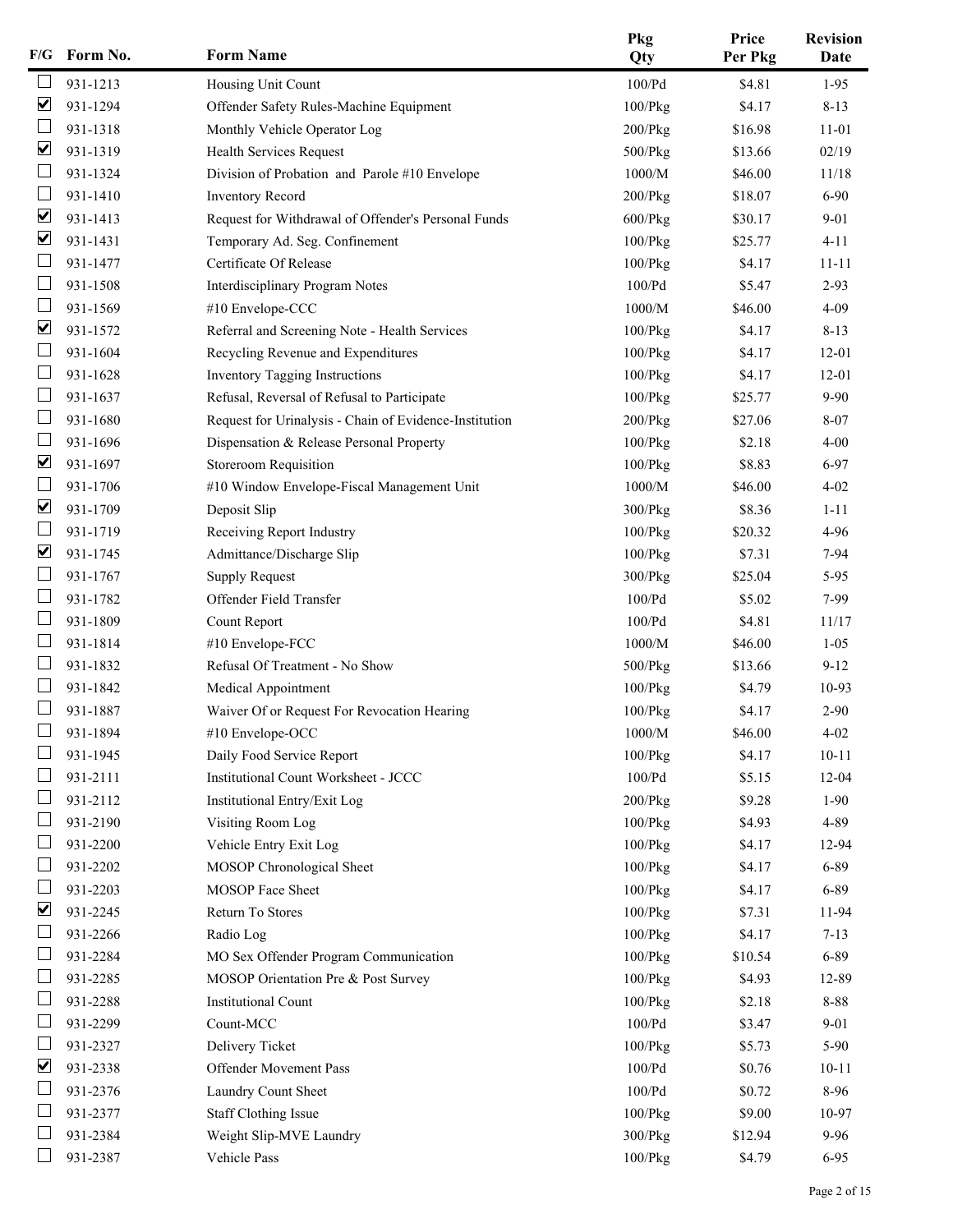| F/G                          | Form No. | <b>Form Name</b>                                          | Pkg<br>Qty        | Price<br>Per Pkg | <b>Revision</b><br>Date |
|------------------------------|----------|-----------------------------------------------------------|-------------------|------------------|-------------------------|
|                              | 931-2417 | Shift Supervisor - Control Center Chronological Log-MECC  | 100/Pkg           | \$6.40           | $12 - 05$               |
|                              | 931-2430 | <b>Visitors Pass</b>                                      | 100/Pd            | \$0.72           | $3-95$                  |
| $\blacktriangledown$         | 931-2508 | <b>Shipping Transcript</b>                                | $100$ / $Pkg$     | \$30.43          | $5 - 03$                |
|                              | 931-2539 | <b>Statement Of Your Rights</b>                           | $300$ / $Pkg$     | \$25.04          | 5/19                    |
|                              | 931-2574 | Use Of Force                                              | $100$ / $Pkg$     | \$4.17           | $7 - 13$                |
|                              | 931-2590 | Sexual Offender Program Information (Phase I)             | $100$ / $Pkg$     | \$13.88          | 6-91                    |
|                              | 931-2591 | Sexual Offender Program Information (PHASE II)            | $100$ / $Pkg$     | \$13.88          | $4-93$                  |
| $\blacktriangledown$         | 931-2706 | Posted Orders Notification                                | $100$ / $Pkg$     | \$4.17           | $8 - 14$                |
|                              | 931-2750 | Medication-Diet Card                                      | $100$ / $Pkg$     | \$3.69           | $5 - 87$                |
|                              | 931-2851 | X-ray Film Data                                           | $100$ / $Pkg$     | \$3.69           | 12-93                   |
|                              | 931-2853 | Traffic Placement Center Sheet-MECC                       | $100$ / $Pkg$     | \$4.17           | $2 - 95$                |
|                              | 931-2889 | Department Purchase Order - Inmate Canteen                | $100$ / $Pkg$     | \$8.58           | $6 - 97$                |
|                              | 931-2902 | Offender I.D. Back-Up Card                                | 100/Pkg           | \$3.18           | $9 - 97$                |
|                              | 931-2924 | Armory Log                                                | $100$ / $Pkg$     | \$4.17           | 5-91                    |
| $\boxed{\blacktriangledown}$ | 931-2966 | Segregation Unit Roster                                   | 100/Pd            | \$4.81           | $4 - 04$                |
|                              | 931-3006 | Control Center Count Report-MCC                           | 100/Pkg           | \$4.93           | $9 - 01$                |
|                              | 931-3035 | Laundry Checklist                                         | $100$ / $Pkg$     | \$8.83           | $9 - 96$                |
|                              | 931-3049 | <b>Firearms Certification</b>                             | $100$ / $Pkg$     | \$3.47           | 10-99                   |
| ☑                            | 931-3062 | Job Report                                                | $100$ / $Pkg$     | \$4.84           | $3-96$                  |
|                              | 931-3078 | Offender I.D. Card                                        | $100$ / $Pkg$     | \$2.96           | $7-97$                  |
|                              | 931-3098 | Administrative Segregation Confinement Record-PCC         | $100$ / $Pkg$     | \$4.93           | $9 - 00$                |
| ☑                            | 931-3118 | Room/Cell Change Request                                  | $100$ / $Pkg$     | \$4.17           | $11 - 13$               |
|                              | 931-3149 | #10 Envelope-FRDC                                         | 1000/M            | \$46.00          | 11/18                   |
|                              | 931-3154 | #10 Window Envelope-ACC                                   |                   | \$54.00          |                         |
|                              | 931-3155 | #10 Envelope-MCC                                          | 1000/M            | \$46.00          | $11 - 07$               |
|                              | 931-3186 | MOSOP Orientation Sessions General Attendance Testing     | $100$ / $Pkg$     | \$4.17           | 6-89                    |
| ☑                            | 931-3201 | Vehicle Inspection Sheet                                  | $100$ / $Pkg$     | \$2.99           | 10-90                   |
|                              | 931-3212 | Vehicle Security Check                                    | 100/Pkg           | \$4.17           | $8 - 15$                |
|                              | 931-3214 | #10 Window Envelope-FCC                                   | 1000/M            | \$54.00          | $1 - 05$                |
|                              | 931-3227 | Regular Performance Approval Summary Notice               | $100/\mathrm{Pd}$ | \$4.81           | $7 - 88$                |
|                              | 931-3235 | Certificate Defense Tactical Instructor                   | 100/Pkg           | \$2.65           | $9 - 05$                |
|                              | 931-3240 | #10 Envelope-DOC Box 236                                  | 1000/M            | \$46.00          | $4 - 02$                |
|                              | 931-3241 | Room Inspection Checklist                                 | $500$ / $Pkg$     | \$17.15          | $1 - 00$                |
|                              | 931-3243 | #10 Envelope-DOC Personnel Unit                           | $1000/M$          | \$46.00          | $4 - 02$                |
| ☑                            | 931-3244 | Offender Urine Sample Label (Min Order 1400 Labels)       | 1400/Pkg          | \$39.70          | $9 - 03$                |
|                              | 931-3245 | Steam Heating Plant-Water Chemistry & Water Treatment Log | 100/Pkg           | \$6.60           | 8-97                    |
|                              | 931-3247 | <b>Steam Heating Plant Log</b>                            | $100$ / $Pkg$     | \$6.40           | $3-97$                  |
| $\blacktriangledown$         | 931-3248 | Report Of Absence                                         | $300$ / $Pkg$     | \$12.94          | $4 - 08$                |
|                              | 931-3264 | #10 Window Envelope-BCC                                   | $1000/M$          | \$54.00          | $10 - 02$               |
|                              | 931-3274 | #10 Window Envelope-JCCC                                  | 1000/M            | \$54.00          | $4 - 09$                |
|                              | 931-3281 | Master Count Sheet                                        | $100$ / $Pkg$     | \$4.17           | $9 - 87$                |
|                              | 931-3298 | Laundry List                                              | $100$ / $Pkg$     | \$4.79           | 4-90                    |
|                              | 931-3299 | Dry Cleaning Ticket                                       | $100$ / $Pkg$     | \$7.31           | $7 - 13$                |
|                              | 931-3315 | #10 Envelope-JCCC                                         | $1000/M$          | \$46.00          | $4 - 09$                |
|                              | 931-3320 | Promissory Note                                           | $100$ / $Pkg$     | \$7.27           | 5-91                    |
|                              | 931-3324 | #10 Envelope-BCC                                          | $1000/M$          | \$46.00          | $10 - 02$               |
|                              | 931-3325 | Sign Out-Offender                                         | $500$ / $Pkg$     | \$17.95          | 12-97                   |
| ☑                            | 931-3345 | DOC Lab Test                                              | $500$ / $Pkg$     | \$17.24          | $1 - 09$                |
|                              | 931-3360 | Monthly Vehicle Travel Log                                | 200/Pkg           | \$16.98          | 11-01                   |
|                              |          |                                                           |                   |                  |                         |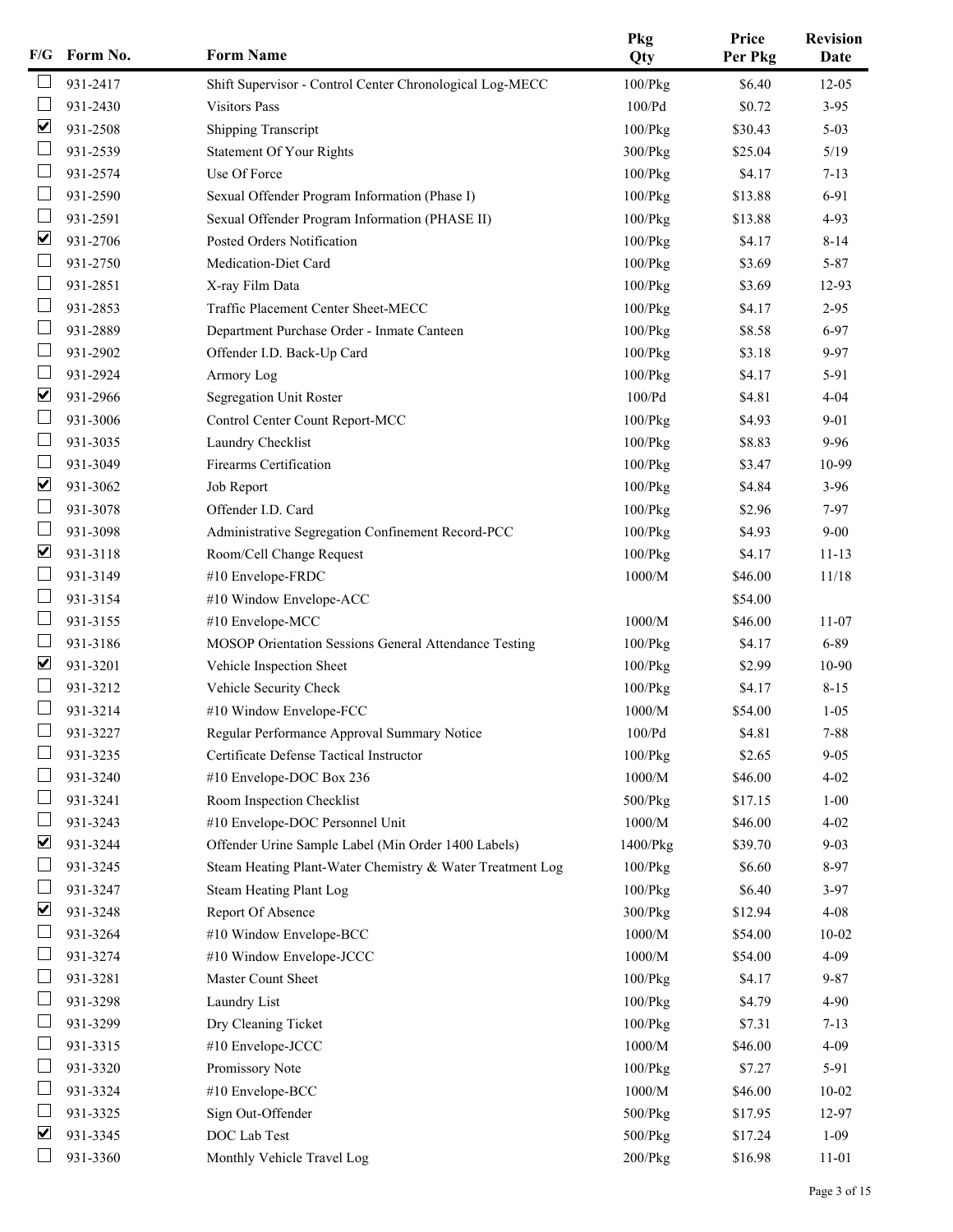| F/G                  | Form No. | <b>Form Name</b>                                      | Pkg<br>Qty    | Price<br>Per Pkg | <b>Revision</b><br>Date |
|----------------------|----------|-------------------------------------------------------|---------------|------------------|-------------------------|
|                      | 931-3363 | #10 Envelope-TCC                                      | $1000/M$      | \$46.00          | $4 - 02$                |
|                      | 931-3364 | #10 Envelope-TCSTL                                    | 1000/M        | \$46.00          | 12/18                   |
|                      | 931-3376 | <b>Informal Resolution Request</b>                    | 500/Pkg       | \$13.66          | 09/17                   |
|                      | 931-3377 | Offender Grievance                                    | $200$ / $Pkg$ | \$6.55           | $12 - 04$               |
| L                    | 931-3378 | Offender Grievance Appeal                             | $200$ / $Pkg$ | \$6.55           | $5 - 03$                |
|                      | 931-3379 | #10 Envelope-DOC Offender Finance Office              | $1000/M$      | \$46.00          | $4 - 02$                |
|                      | 931-3380 | Informal Resolution Request Log                       | 100/Pkg       | \$4.17           | $3 - 00$                |
|                      | 931-3381 | Consumable Inventory Summary                          | 100/Pkg       | \$4.17           | $6 - 02$                |
| ☑                    | 931-3389 | Operational Housing Unit Count-ERDCC                  | 100/Pkg       | \$4.17           | $5 - 03$                |
| Ш                    | 931-3391 | #10 Envelope-MECC                                     | 1000/M        | \$46.00          | $12-03$                 |
| ☑                    | 931-3397 | Wanted Persons Check MULES NCIC                       | 100/Pkg       | \$4.17           | $8 - 13$                |
|                      | 931-3399 | Suicide Intervention Report                           | 100/Pkg       | \$25.77          | $5 - 00$                |
|                      | 931-3405 | Educational/Vocational Evaluation                     | 100/Pkg       | \$4.17           | $10 - 14$               |
|                      | 931-3407 | #10 Envelope-WMCC                                     | $1000/M$      | \$46.00          | $4 - 02$                |
| L                    | 931-3413 | Offender Grievance 2nd Appeal                         | 100/Pkg       | \$4.17           | $3 - 00$                |
|                      | 931-3435 | Offender Clothing-Male/Female                         | $200$ / $Pkg$ | \$15.48          | $8 - 03$                |
|                      | 931-3440 | Offender Clearance                                    | $200$ / $Pkg$ | \$27.06          | 7-99                    |
|                      | 931-3450 | Offender Assets Disclosure                            | 100/Pkg       | \$8.83           | 12-08                   |
|                      | 931-3461 | Availability Letter W/Application                     | 100/Pkg       | \$4.17           | $1-90$                  |
| U                    | 931-3463 | Interview Call Letter W/Application                   | 100/Pkg       | \$4.17           | $1-90$                  |
|                      | 931-3464 | Interview Call Letter Without Application             | 100/Pkg       | \$4.17           | $1-90$                  |
|                      | 931-3465 | <b>Institutional Count Report</b>                     | 100/Pkg       | \$4.17           | 12-88                   |
|                      | 931-3466 | <b>Institutional Count Record-PCC</b>                 | 100/Pkg       | \$4.17           | $5-09$                  |
|                      | 931-3469 | Administrative Procedure Warning                      | 100/Pkg       | \$8.83           | $1 - 89$                |
| L                    | 931-3476 | Mailroom Package Control Log                          | 100/Pkg       | \$5.13           | $3-95$                  |
|                      | 931-3477 | #10 Envelope-KCCRC                                    | 1000/M        | \$46.00          | 11/21                   |
|                      | 931-3485 | Censorship Notification                               | 100/Pkg       | \$4.17           | $12 - 12$               |
|                      | 931-3488 | Shift Supervisor Control Center Chronological Log-PCC | $100$ / $Pkg$ | \$4.93           | 11-96                   |
|                      | 931-3489 | Operational H.U. Count                                | 100/Pkg       | \$4.17           | 2-89                    |
|                      | 931-3496 | Medication Administration Record                      | 100/Pkg       | \$4.81           | 5-93                    |
|                      | 931-3504 | Daily Shift Report-OCC                                | 100/Pkg       | \$4.17           | $5 - 10$                |
|                      | 931-3507 | State House Preoccupation Agreement                   | $100$ / $Pkg$ | \$4.89           | 5-89                    |
|                      | 931-3508 | <b>Treatment Progress Report</b>                      | 100/Pkg       | \$6.33           | $3-91$                  |
|                      | 931-3509 | MOSOP Part & Exam Report PH II Cont.                  | $100$ / $Pkg$ | \$8.58           | 6-89                    |
| $\blacktriangledown$ | 931-3511 | Enemy Listing - Protective Custody Declaration        | 300/Pkg       | \$8.91           | $9 - 07$                |
|                      | 931-3512 | MOSOP Prop Loan Receipt                               | 100/Pkg       | \$4.02           | 6-89                    |
|                      | 931-3517 | Key and Lock Requisition                              | 100/Pd        | \$3.47           | $6 - 97$                |
|                      | 931-3522 | Daily Sanitation Checklist                            | 300/Pkg       | \$11.35          | $4 - 06$                |
|                      | 931-3527 | Count Sheet                                           | $100$ / $Pkg$ | \$2.99           | 4-99                    |
| ப                    | 931-3533 | Monthly Cost & Recap Sheet                            | 100/Pkg       | \$4.17           | 12-97                   |
|                      | 931-3534 | Personal Property Inventory-Male                      | $100$ / $Pkg$ | \$9.71           | $8 - 03$                |
|                      | 931-3535 | Legal Material Inventory                              | 100/Pkg       | \$8.85           | $4-92$                  |
| ☑                    | 931-3536 | Property Transaction                                  | $300$ / $Pkg$ | \$25.10          | 02/22                   |
| ☑                    | 931-3537 | Property Disposition                                  | $100$ / $Pkg$ | \$4.17           | $1 - 04$                |
| ⊔                    | 931-3543 | <b>Employee Emergency Data</b>                        | 100/Pkg       | \$4.93           | 10-89                   |
|                      | 931-3549 | Individual Confinement Record                         | $300$ / $Pkg$ | \$11.35          | 02/22                   |
| ☑                    | 931-3550 | Offender Appointment Schedule                         | 100/Pkg       | \$4.58           | $7 - 12$                |
|                      | 931-3556 | H.U. Traffic Sheet                                    | 100/Pkg       | \$4.17           | $1 - 90$                |
|                      | 931-3563 | MOSOP Participation - Appellant Information           | 100/Pkg       | \$4.17           | 11-89                   |
|                      |          |                                                       |               |                  |                         |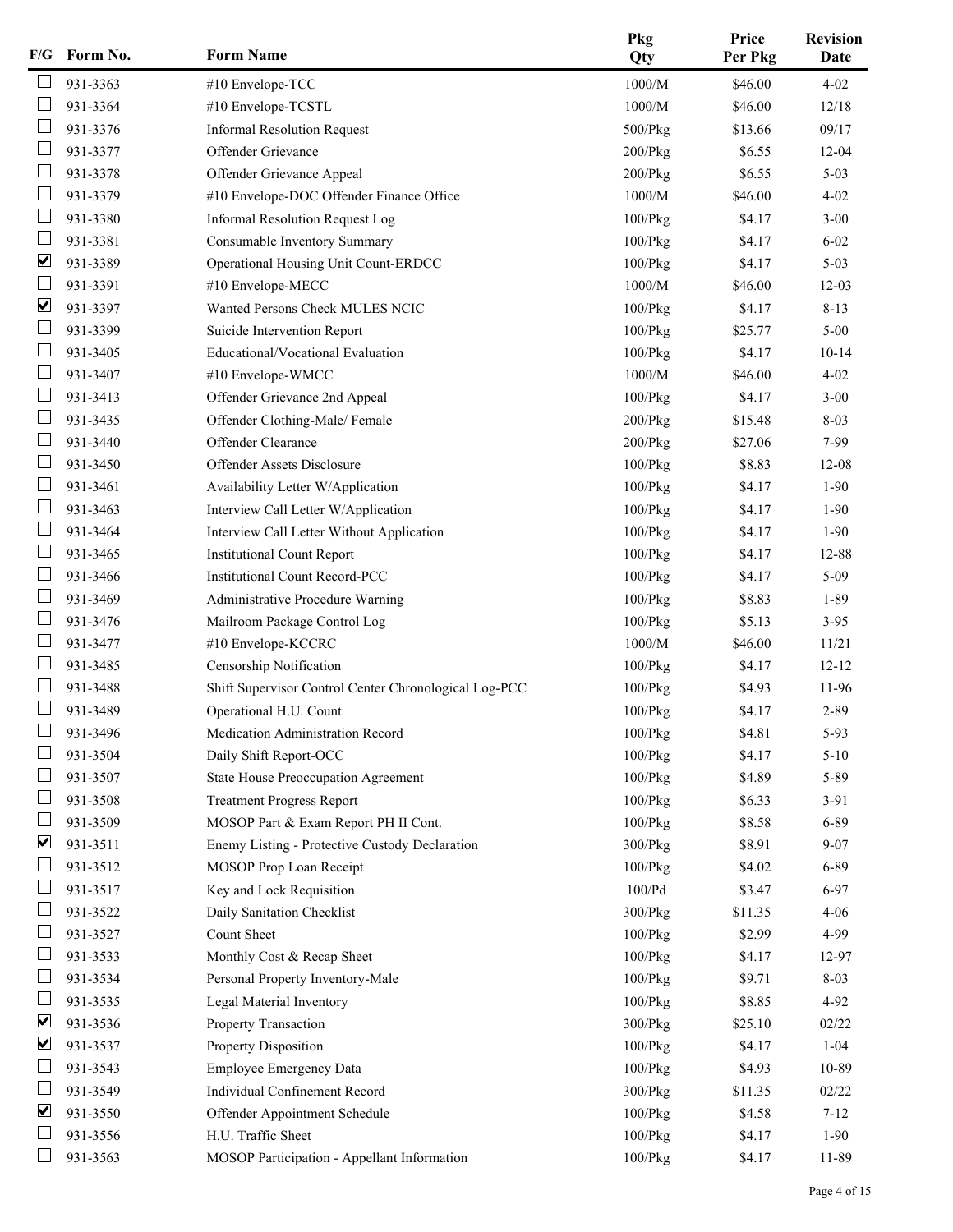| PC Custody Needs Assessment/Waiver<br>931-3564<br>300/Pkg<br>\$25.04<br>$4 - 15$<br>☑<br>931-3567<br>\$4.17<br>Institutional Security Inspection Report<br>100/Pkg<br>$8 - 11$<br>931-3570<br>MOSOP Phase II Treatment Plan Report<br>100/Pkg<br>\$4.17<br>12-89<br>☑<br>931-3583<br>Personal Property Inventory-Female<br>$8 - 03$<br>$100$ / $Pkg$<br>\$9.71<br>L<br>931-3588<br>Computer Criminal History Inquiry<br>\$4.81<br>100/Pd<br>$5-95$<br>931-3590<br>Citizens Advisory Committee Receipt - Offender Grievance<br>100/Pd<br>\$2.65<br>$2 - 00$<br>931-3597<br>Basic Hygiene Issue Log<br>100/Pkg<br>\$4.17<br>12-90<br>931-3600<br>$7 - 90$<br>HIV AIDS Information Pre Test (Staff)<br>100/Pkg<br>\$4.93<br>☑<br>931-3601<br>Issue Log<br>$100$ / $Pkg$<br>\$4.93<br>$7 - 13$<br>Ш<br>931-3623<br>Prescription<br>\$2.99<br>100/Pkg<br>$1-97$<br>931-3627<br>Career and Technical Education Job Order Invoice<br>100/Pkg<br>\$20.32<br>$10 - 08$<br>☑<br>931-3631<br>Informed Consent For Mental Health Medication<br>$4 - 09$<br>100/Pkg<br>\$4.17<br>931-3637<br><b>Classification Action Sheet</b><br>5-91<br>100/Pkg<br>\$4.81<br>931-3642<br>Laundry Checklist<br>5-91<br>100/Pkg<br>\$5.15<br>L<br>931-3647<br>Control Center Master Count Sheet-ACC<br>\$4.17<br>100/Pkg<br>11-09<br>931-3654<br>100/Pd<br>$4 - 14$<br>Classification Analysis - Vocational Needs<br>\$4.22<br>931-3677<br>\$2.99<br>Suicide Intervention Contract Agreement<br>100/Pkg<br>12-91<br>931-3686<br>Diagnostic Personal Property Inventory-Male<br>\$13.88<br>8-08<br>100/Pkg<br>931-3688<br>Diagnostic Personal Property-Female<br>\$8.85<br>$3-13$<br>100/Pkg<br>U<br>931-3692<br>100/Pd<br>\$4.81<br>$9 - 14$<br>Marriage Application<br>931-3694<br>Sign-In Offender<br>\$7.03<br>200/Pkg<br>$7 - 12$<br>931-3695<br>$8/20$<br>Sign In<br>500/Pkg<br>\$14.14<br>931-3699<br>Nurses Administrational Record<br>$100$ / $Pkg$<br>\$4.17<br>$7-94$<br>931-3711<br><b>Optometry Exam</b><br>100/Pd<br>$3-93$<br>\$5.47<br>L<br>931-3713<br>Re-Entry File Checklist<br>100/Pd<br>\$4.81<br>$5-93$<br>931-3715<br>Firearms Instructor Certification<br>\$8.25<br>100/Pkg<br>$9 - 05$<br>931-3719<br>Appliance Repair/Return<br>100/Pkg<br>\$7.31<br>11-96<br>$\overline{\mathbf{v}}$<br>931-3723<br><b>Conduct Violation Log</b><br>100/Pkg<br>\$4.17<br>$2 - 97$<br>931-3726<br>Shift Supervisor/Control Center Chronological Log-BCC<br>100/Pkg<br>\$4.93<br>$5 - 10$<br>931-3727<br>100/Pkg<br>\$4.17<br>$3 - 13$<br>Response Team Report<br>931-3729<br>Dining Room Staff & Guest Register<br>\$4.17<br>8-93<br>$100$ / $Pkg$<br>931-3730<br>100/Pd<br>\$3.47<br>11-94<br>Receipt<br>☑<br>931-3732<br>Receipt Of Information on Tuberculosis Screening<br>\$4.17<br>$2 - 11$<br>$100$ / $Pkg$<br>931-3738<br>Daily Count-OCC<br>\$4.17<br>$10 - 01$<br>100/Pkg<br>L<br>931-3741<br>\$4.17<br>Physical Statement on Tuberculosis Screening<br>100/Pkg<br>$2 - 11$<br>931-3744<br><b>Employee Grievance</b><br>\$4.93<br>10-06<br>$100$ / $Pkg$<br>931-3746<br>#10 Envelope-FTC<br>$1000/M$<br>\$40.00<br>$1 - 05$<br>931-3749<br>Optical Products Lab<br>$100$ / $Pkg$<br>\$5.21<br>11-93<br>⊻<br>931-3751<br>Psychiatric Consultation Patient Information<br>100/Pd<br>\$3.72<br>4-94<br>ப<br>931-3755<br>Confidential Medical Fax Sheet<br>$100$ / $Pkg$<br>\$4.17<br>8-98<br>931-3756<br>$100/Pd$<br>\$4.22<br>9-99<br>Intake Health Screening<br>931-3760<br>R/O Medical<br>\$0.64<br>100/Pd<br>4-94<br>931-3761<br>Negative HIV Test Results<br>$100/Pd$<br>\$3.47<br>8-99<br>931-3762<br>Segregation Medical Documentation<br>100/Pkg<br>\$4.93<br>$2 - 97$<br>L<br>931-3763<br>Screen Instrument-OCC Drug Treatment Program<br>100/Pd<br>\$5.15<br>$6-94$<br>931-3774<br><b>Open Visiting Request</b><br>$100/Pd$<br>\$3.47<br>8-94<br>931-3776<br>H.U. Count Sheet-MCC<br>\$4.81<br>100/Pd<br>$6 - 94$<br>931-3777<br>H.U. Count Sheet-MCC<br>$100/Pd$<br>\$4.81<br>$6 - 94$<br>931-3778<br>H.U. Count Sheet-MCC<br>$100/\mathrm{Pd}$<br>\$4.81<br>$6 - 94$ | F/G | Form No. | <b>Form Name</b> | Pkg<br>Qty | Price<br>Per Pkg | <b>Revision</b><br>Date |
|----------------------------------------------------------------------------------------------------------------------------------------------------------------------------------------------------------------------------------------------------------------------------------------------------------------------------------------------------------------------------------------------------------------------------------------------------------------------------------------------------------------------------------------------------------------------------------------------------------------------------------------------------------------------------------------------------------------------------------------------------------------------------------------------------------------------------------------------------------------------------------------------------------------------------------------------------------------------------------------------------------------------------------------------------------------------------------------------------------------------------------------------------------------------------------------------------------------------------------------------------------------------------------------------------------------------------------------------------------------------------------------------------------------------------------------------------------------------------------------------------------------------------------------------------------------------------------------------------------------------------------------------------------------------------------------------------------------------------------------------------------------------------------------------------------------------------------------------------------------------------------------------------------------------------------------------------------------------------------------------------------------------------------------------------------------------------------------------------------------------------------------------------------------------------------------------------------------------------------------------------------------------------------------------------------------------------------------------------------------------------------------------------------------------------------------------------------------------------------------------------------------------------------------------------------------------------------------------------------------------------------------------------------------------------------------------------------------------------------------------------------------------------------------------------------------------------------------------------------------------------------------------------------------------------------------------------------------------------------------------------------------------------------------------------------------------------------------------------------------------------------------------------------------------------------------------------------------------------------------------------------------------------------------------------------------------------------------------------------------------------------------------------------------------------------------------------------------------------------------------------------------------------------------------------------------------------------------------------------------------------------------------------------------------------------------------------------------------------------------------------------------------------------------------------------------------------------------------------------------------------------------------------------------------------------------------------------------------------------------------------------------------------------------------------------------------|-----|----------|------------------|------------|------------------|-------------------------|
|                                                                                                                                                                                                                                                                                                                                                                                                                                                                                                                                                                                                                                                                                                                                                                                                                                                                                                                                                                                                                                                                                                                                                                                                                                                                                                                                                                                                                                                                                                                                                                                                                                                                                                                                                                                                                                                                                                                                                                                                                                                                                                                                                                                                                                                                                                                                                                                                                                                                                                                                                                                                                                                                                                                                                                                                                                                                                                                                                                                                                                                                                                                                                                                                                                                                                                                                                                                                                                                                                                                                                                                                                                                                                                                                                                                                                                                                                                                                                                                                                                                                      |     |          |                  |            |                  |                         |
|                                                                                                                                                                                                                                                                                                                                                                                                                                                                                                                                                                                                                                                                                                                                                                                                                                                                                                                                                                                                                                                                                                                                                                                                                                                                                                                                                                                                                                                                                                                                                                                                                                                                                                                                                                                                                                                                                                                                                                                                                                                                                                                                                                                                                                                                                                                                                                                                                                                                                                                                                                                                                                                                                                                                                                                                                                                                                                                                                                                                                                                                                                                                                                                                                                                                                                                                                                                                                                                                                                                                                                                                                                                                                                                                                                                                                                                                                                                                                                                                                                                                      |     |          |                  |            |                  |                         |
|                                                                                                                                                                                                                                                                                                                                                                                                                                                                                                                                                                                                                                                                                                                                                                                                                                                                                                                                                                                                                                                                                                                                                                                                                                                                                                                                                                                                                                                                                                                                                                                                                                                                                                                                                                                                                                                                                                                                                                                                                                                                                                                                                                                                                                                                                                                                                                                                                                                                                                                                                                                                                                                                                                                                                                                                                                                                                                                                                                                                                                                                                                                                                                                                                                                                                                                                                                                                                                                                                                                                                                                                                                                                                                                                                                                                                                                                                                                                                                                                                                                                      |     |          |                  |            |                  |                         |
|                                                                                                                                                                                                                                                                                                                                                                                                                                                                                                                                                                                                                                                                                                                                                                                                                                                                                                                                                                                                                                                                                                                                                                                                                                                                                                                                                                                                                                                                                                                                                                                                                                                                                                                                                                                                                                                                                                                                                                                                                                                                                                                                                                                                                                                                                                                                                                                                                                                                                                                                                                                                                                                                                                                                                                                                                                                                                                                                                                                                                                                                                                                                                                                                                                                                                                                                                                                                                                                                                                                                                                                                                                                                                                                                                                                                                                                                                                                                                                                                                                                                      |     |          |                  |            |                  |                         |
|                                                                                                                                                                                                                                                                                                                                                                                                                                                                                                                                                                                                                                                                                                                                                                                                                                                                                                                                                                                                                                                                                                                                                                                                                                                                                                                                                                                                                                                                                                                                                                                                                                                                                                                                                                                                                                                                                                                                                                                                                                                                                                                                                                                                                                                                                                                                                                                                                                                                                                                                                                                                                                                                                                                                                                                                                                                                                                                                                                                                                                                                                                                                                                                                                                                                                                                                                                                                                                                                                                                                                                                                                                                                                                                                                                                                                                                                                                                                                                                                                                                                      |     |          |                  |            |                  |                         |
|                                                                                                                                                                                                                                                                                                                                                                                                                                                                                                                                                                                                                                                                                                                                                                                                                                                                                                                                                                                                                                                                                                                                                                                                                                                                                                                                                                                                                                                                                                                                                                                                                                                                                                                                                                                                                                                                                                                                                                                                                                                                                                                                                                                                                                                                                                                                                                                                                                                                                                                                                                                                                                                                                                                                                                                                                                                                                                                                                                                                                                                                                                                                                                                                                                                                                                                                                                                                                                                                                                                                                                                                                                                                                                                                                                                                                                                                                                                                                                                                                                                                      |     |          |                  |            |                  |                         |
|                                                                                                                                                                                                                                                                                                                                                                                                                                                                                                                                                                                                                                                                                                                                                                                                                                                                                                                                                                                                                                                                                                                                                                                                                                                                                                                                                                                                                                                                                                                                                                                                                                                                                                                                                                                                                                                                                                                                                                                                                                                                                                                                                                                                                                                                                                                                                                                                                                                                                                                                                                                                                                                                                                                                                                                                                                                                                                                                                                                                                                                                                                                                                                                                                                                                                                                                                                                                                                                                                                                                                                                                                                                                                                                                                                                                                                                                                                                                                                                                                                                                      |     |          |                  |            |                  |                         |
|                                                                                                                                                                                                                                                                                                                                                                                                                                                                                                                                                                                                                                                                                                                                                                                                                                                                                                                                                                                                                                                                                                                                                                                                                                                                                                                                                                                                                                                                                                                                                                                                                                                                                                                                                                                                                                                                                                                                                                                                                                                                                                                                                                                                                                                                                                                                                                                                                                                                                                                                                                                                                                                                                                                                                                                                                                                                                                                                                                                                                                                                                                                                                                                                                                                                                                                                                                                                                                                                                                                                                                                                                                                                                                                                                                                                                                                                                                                                                                                                                                                                      |     |          |                  |            |                  |                         |
|                                                                                                                                                                                                                                                                                                                                                                                                                                                                                                                                                                                                                                                                                                                                                                                                                                                                                                                                                                                                                                                                                                                                                                                                                                                                                                                                                                                                                                                                                                                                                                                                                                                                                                                                                                                                                                                                                                                                                                                                                                                                                                                                                                                                                                                                                                                                                                                                                                                                                                                                                                                                                                                                                                                                                                                                                                                                                                                                                                                                                                                                                                                                                                                                                                                                                                                                                                                                                                                                                                                                                                                                                                                                                                                                                                                                                                                                                                                                                                                                                                                                      |     |          |                  |            |                  |                         |
|                                                                                                                                                                                                                                                                                                                                                                                                                                                                                                                                                                                                                                                                                                                                                                                                                                                                                                                                                                                                                                                                                                                                                                                                                                                                                                                                                                                                                                                                                                                                                                                                                                                                                                                                                                                                                                                                                                                                                                                                                                                                                                                                                                                                                                                                                                                                                                                                                                                                                                                                                                                                                                                                                                                                                                                                                                                                                                                                                                                                                                                                                                                                                                                                                                                                                                                                                                                                                                                                                                                                                                                                                                                                                                                                                                                                                                                                                                                                                                                                                                                                      |     |          |                  |            |                  |                         |
|                                                                                                                                                                                                                                                                                                                                                                                                                                                                                                                                                                                                                                                                                                                                                                                                                                                                                                                                                                                                                                                                                                                                                                                                                                                                                                                                                                                                                                                                                                                                                                                                                                                                                                                                                                                                                                                                                                                                                                                                                                                                                                                                                                                                                                                                                                                                                                                                                                                                                                                                                                                                                                                                                                                                                                                                                                                                                                                                                                                                                                                                                                                                                                                                                                                                                                                                                                                                                                                                                                                                                                                                                                                                                                                                                                                                                                                                                                                                                                                                                                                                      |     |          |                  |            |                  |                         |
|                                                                                                                                                                                                                                                                                                                                                                                                                                                                                                                                                                                                                                                                                                                                                                                                                                                                                                                                                                                                                                                                                                                                                                                                                                                                                                                                                                                                                                                                                                                                                                                                                                                                                                                                                                                                                                                                                                                                                                                                                                                                                                                                                                                                                                                                                                                                                                                                                                                                                                                                                                                                                                                                                                                                                                                                                                                                                                                                                                                                                                                                                                                                                                                                                                                                                                                                                                                                                                                                                                                                                                                                                                                                                                                                                                                                                                                                                                                                                                                                                                                                      |     |          |                  |            |                  |                         |
|                                                                                                                                                                                                                                                                                                                                                                                                                                                                                                                                                                                                                                                                                                                                                                                                                                                                                                                                                                                                                                                                                                                                                                                                                                                                                                                                                                                                                                                                                                                                                                                                                                                                                                                                                                                                                                                                                                                                                                                                                                                                                                                                                                                                                                                                                                                                                                                                                                                                                                                                                                                                                                                                                                                                                                                                                                                                                                                                                                                                                                                                                                                                                                                                                                                                                                                                                                                                                                                                                                                                                                                                                                                                                                                                                                                                                                                                                                                                                                                                                                                                      |     |          |                  |            |                  |                         |
|                                                                                                                                                                                                                                                                                                                                                                                                                                                                                                                                                                                                                                                                                                                                                                                                                                                                                                                                                                                                                                                                                                                                                                                                                                                                                                                                                                                                                                                                                                                                                                                                                                                                                                                                                                                                                                                                                                                                                                                                                                                                                                                                                                                                                                                                                                                                                                                                                                                                                                                                                                                                                                                                                                                                                                                                                                                                                                                                                                                                                                                                                                                                                                                                                                                                                                                                                                                                                                                                                                                                                                                                                                                                                                                                                                                                                                                                                                                                                                                                                                                                      |     |          |                  |            |                  |                         |
|                                                                                                                                                                                                                                                                                                                                                                                                                                                                                                                                                                                                                                                                                                                                                                                                                                                                                                                                                                                                                                                                                                                                                                                                                                                                                                                                                                                                                                                                                                                                                                                                                                                                                                                                                                                                                                                                                                                                                                                                                                                                                                                                                                                                                                                                                                                                                                                                                                                                                                                                                                                                                                                                                                                                                                                                                                                                                                                                                                                                                                                                                                                                                                                                                                                                                                                                                                                                                                                                                                                                                                                                                                                                                                                                                                                                                                                                                                                                                                                                                                                                      |     |          |                  |            |                  |                         |
|                                                                                                                                                                                                                                                                                                                                                                                                                                                                                                                                                                                                                                                                                                                                                                                                                                                                                                                                                                                                                                                                                                                                                                                                                                                                                                                                                                                                                                                                                                                                                                                                                                                                                                                                                                                                                                                                                                                                                                                                                                                                                                                                                                                                                                                                                                                                                                                                                                                                                                                                                                                                                                                                                                                                                                                                                                                                                                                                                                                                                                                                                                                                                                                                                                                                                                                                                                                                                                                                                                                                                                                                                                                                                                                                                                                                                                                                                                                                                                                                                                                                      |     |          |                  |            |                  |                         |
|                                                                                                                                                                                                                                                                                                                                                                                                                                                                                                                                                                                                                                                                                                                                                                                                                                                                                                                                                                                                                                                                                                                                                                                                                                                                                                                                                                                                                                                                                                                                                                                                                                                                                                                                                                                                                                                                                                                                                                                                                                                                                                                                                                                                                                                                                                                                                                                                                                                                                                                                                                                                                                                                                                                                                                                                                                                                                                                                                                                                                                                                                                                                                                                                                                                                                                                                                                                                                                                                                                                                                                                                                                                                                                                                                                                                                                                                                                                                                                                                                                                                      |     |          |                  |            |                  |                         |
|                                                                                                                                                                                                                                                                                                                                                                                                                                                                                                                                                                                                                                                                                                                                                                                                                                                                                                                                                                                                                                                                                                                                                                                                                                                                                                                                                                                                                                                                                                                                                                                                                                                                                                                                                                                                                                                                                                                                                                                                                                                                                                                                                                                                                                                                                                                                                                                                                                                                                                                                                                                                                                                                                                                                                                                                                                                                                                                                                                                                                                                                                                                                                                                                                                                                                                                                                                                                                                                                                                                                                                                                                                                                                                                                                                                                                                                                                                                                                                                                                                                                      |     |          |                  |            |                  |                         |
|                                                                                                                                                                                                                                                                                                                                                                                                                                                                                                                                                                                                                                                                                                                                                                                                                                                                                                                                                                                                                                                                                                                                                                                                                                                                                                                                                                                                                                                                                                                                                                                                                                                                                                                                                                                                                                                                                                                                                                                                                                                                                                                                                                                                                                                                                                                                                                                                                                                                                                                                                                                                                                                                                                                                                                                                                                                                                                                                                                                                                                                                                                                                                                                                                                                                                                                                                                                                                                                                                                                                                                                                                                                                                                                                                                                                                                                                                                                                                                                                                                                                      |     |          |                  |            |                  |                         |
|                                                                                                                                                                                                                                                                                                                                                                                                                                                                                                                                                                                                                                                                                                                                                                                                                                                                                                                                                                                                                                                                                                                                                                                                                                                                                                                                                                                                                                                                                                                                                                                                                                                                                                                                                                                                                                                                                                                                                                                                                                                                                                                                                                                                                                                                                                                                                                                                                                                                                                                                                                                                                                                                                                                                                                                                                                                                                                                                                                                                                                                                                                                                                                                                                                                                                                                                                                                                                                                                                                                                                                                                                                                                                                                                                                                                                                                                                                                                                                                                                                                                      |     |          |                  |            |                  |                         |
|                                                                                                                                                                                                                                                                                                                                                                                                                                                                                                                                                                                                                                                                                                                                                                                                                                                                                                                                                                                                                                                                                                                                                                                                                                                                                                                                                                                                                                                                                                                                                                                                                                                                                                                                                                                                                                                                                                                                                                                                                                                                                                                                                                                                                                                                                                                                                                                                                                                                                                                                                                                                                                                                                                                                                                                                                                                                                                                                                                                                                                                                                                                                                                                                                                                                                                                                                                                                                                                                                                                                                                                                                                                                                                                                                                                                                                                                                                                                                                                                                                                                      |     |          |                  |            |                  |                         |
|                                                                                                                                                                                                                                                                                                                                                                                                                                                                                                                                                                                                                                                                                                                                                                                                                                                                                                                                                                                                                                                                                                                                                                                                                                                                                                                                                                                                                                                                                                                                                                                                                                                                                                                                                                                                                                                                                                                                                                                                                                                                                                                                                                                                                                                                                                                                                                                                                                                                                                                                                                                                                                                                                                                                                                                                                                                                                                                                                                                                                                                                                                                                                                                                                                                                                                                                                                                                                                                                                                                                                                                                                                                                                                                                                                                                                                                                                                                                                                                                                                                                      |     |          |                  |            |                  |                         |
|                                                                                                                                                                                                                                                                                                                                                                                                                                                                                                                                                                                                                                                                                                                                                                                                                                                                                                                                                                                                                                                                                                                                                                                                                                                                                                                                                                                                                                                                                                                                                                                                                                                                                                                                                                                                                                                                                                                                                                                                                                                                                                                                                                                                                                                                                                                                                                                                                                                                                                                                                                                                                                                                                                                                                                                                                                                                                                                                                                                                                                                                                                                                                                                                                                                                                                                                                                                                                                                                                                                                                                                                                                                                                                                                                                                                                                                                                                                                                                                                                                                                      |     |          |                  |            |                  |                         |
|                                                                                                                                                                                                                                                                                                                                                                                                                                                                                                                                                                                                                                                                                                                                                                                                                                                                                                                                                                                                                                                                                                                                                                                                                                                                                                                                                                                                                                                                                                                                                                                                                                                                                                                                                                                                                                                                                                                                                                                                                                                                                                                                                                                                                                                                                                                                                                                                                                                                                                                                                                                                                                                                                                                                                                                                                                                                                                                                                                                                                                                                                                                                                                                                                                                                                                                                                                                                                                                                                                                                                                                                                                                                                                                                                                                                                                                                                                                                                                                                                                                                      |     |          |                  |            |                  |                         |
|                                                                                                                                                                                                                                                                                                                                                                                                                                                                                                                                                                                                                                                                                                                                                                                                                                                                                                                                                                                                                                                                                                                                                                                                                                                                                                                                                                                                                                                                                                                                                                                                                                                                                                                                                                                                                                                                                                                                                                                                                                                                                                                                                                                                                                                                                                                                                                                                                                                                                                                                                                                                                                                                                                                                                                                                                                                                                                                                                                                                                                                                                                                                                                                                                                                                                                                                                                                                                                                                                                                                                                                                                                                                                                                                                                                                                                                                                                                                                                                                                                                                      |     |          |                  |            |                  |                         |
|                                                                                                                                                                                                                                                                                                                                                                                                                                                                                                                                                                                                                                                                                                                                                                                                                                                                                                                                                                                                                                                                                                                                                                                                                                                                                                                                                                                                                                                                                                                                                                                                                                                                                                                                                                                                                                                                                                                                                                                                                                                                                                                                                                                                                                                                                                                                                                                                                                                                                                                                                                                                                                                                                                                                                                                                                                                                                                                                                                                                                                                                                                                                                                                                                                                                                                                                                                                                                                                                                                                                                                                                                                                                                                                                                                                                                                                                                                                                                                                                                                                                      |     |          |                  |            |                  |                         |
|                                                                                                                                                                                                                                                                                                                                                                                                                                                                                                                                                                                                                                                                                                                                                                                                                                                                                                                                                                                                                                                                                                                                                                                                                                                                                                                                                                                                                                                                                                                                                                                                                                                                                                                                                                                                                                                                                                                                                                                                                                                                                                                                                                                                                                                                                                                                                                                                                                                                                                                                                                                                                                                                                                                                                                                                                                                                                                                                                                                                                                                                                                                                                                                                                                                                                                                                                                                                                                                                                                                                                                                                                                                                                                                                                                                                                                                                                                                                                                                                                                                                      |     |          |                  |            |                  |                         |
|                                                                                                                                                                                                                                                                                                                                                                                                                                                                                                                                                                                                                                                                                                                                                                                                                                                                                                                                                                                                                                                                                                                                                                                                                                                                                                                                                                                                                                                                                                                                                                                                                                                                                                                                                                                                                                                                                                                                                                                                                                                                                                                                                                                                                                                                                                                                                                                                                                                                                                                                                                                                                                                                                                                                                                                                                                                                                                                                                                                                                                                                                                                                                                                                                                                                                                                                                                                                                                                                                                                                                                                                                                                                                                                                                                                                                                                                                                                                                                                                                                                                      |     |          |                  |            |                  |                         |
|                                                                                                                                                                                                                                                                                                                                                                                                                                                                                                                                                                                                                                                                                                                                                                                                                                                                                                                                                                                                                                                                                                                                                                                                                                                                                                                                                                                                                                                                                                                                                                                                                                                                                                                                                                                                                                                                                                                                                                                                                                                                                                                                                                                                                                                                                                                                                                                                                                                                                                                                                                                                                                                                                                                                                                                                                                                                                                                                                                                                                                                                                                                                                                                                                                                                                                                                                                                                                                                                                                                                                                                                                                                                                                                                                                                                                                                                                                                                                                                                                                                                      |     |          |                  |            |                  |                         |
|                                                                                                                                                                                                                                                                                                                                                                                                                                                                                                                                                                                                                                                                                                                                                                                                                                                                                                                                                                                                                                                                                                                                                                                                                                                                                                                                                                                                                                                                                                                                                                                                                                                                                                                                                                                                                                                                                                                                                                                                                                                                                                                                                                                                                                                                                                                                                                                                                                                                                                                                                                                                                                                                                                                                                                                                                                                                                                                                                                                                                                                                                                                                                                                                                                                                                                                                                                                                                                                                                                                                                                                                                                                                                                                                                                                                                                                                                                                                                                                                                                                                      |     |          |                  |            |                  |                         |
|                                                                                                                                                                                                                                                                                                                                                                                                                                                                                                                                                                                                                                                                                                                                                                                                                                                                                                                                                                                                                                                                                                                                                                                                                                                                                                                                                                                                                                                                                                                                                                                                                                                                                                                                                                                                                                                                                                                                                                                                                                                                                                                                                                                                                                                                                                                                                                                                                                                                                                                                                                                                                                                                                                                                                                                                                                                                                                                                                                                                                                                                                                                                                                                                                                                                                                                                                                                                                                                                                                                                                                                                                                                                                                                                                                                                                                                                                                                                                                                                                                                                      |     |          |                  |            |                  |                         |
|                                                                                                                                                                                                                                                                                                                                                                                                                                                                                                                                                                                                                                                                                                                                                                                                                                                                                                                                                                                                                                                                                                                                                                                                                                                                                                                                                                                                                                                                                                                                                                                                                                                                                                                                                                                                                                                                                                                                                                                                                                                                                                                                                                                                                                                                                                                                                                                                                                                                                                                                                                                                                                                                                                                                                                                                                                                                                                                                                                                                                                                                                                                                                                                                                                                                                                                                                                                                                                                                                                                                                                                                                                                                                                                                                                                                                                                                                                                                                                                                                                                                      |     |          |                  |            |                  |                         |
|                                                                                                                                                                                                                                                                                                                                                                                                                                                                                                                                                                                                                                                                                                                                                                                                                                                                                                                                                                                                                                                                                                                                                                                                                                                                                                                                                                                                                                                                                                                                                                                                                                                                                                                                                                                                                                                                                                                                                                                                                                                                                                                                                                                                                                                                                                                                                                                                                                                                                                                                                                                                                                                                                                                                                                                                                                                                                                                                                                                                                                                                                                                                                                                                                                                                                                                                                                                                                                                                                                                                                                                                                                                                                                                                                                                                                                                                                                                                                                                                                                                                      |     |          |                  |            |                  |                         |
|                                                                                                                                                                                                                                                                                                                                                                                                                                                                                                                                                                                                                                                                                                                                                                                                                                                                                                                                                                                                                                                                                                                                                                                                                                                                                                                                                                                                                                                                                                                                                                                                                                                                                                                                                                                                                                                                                                                                                                                                                                                                                                                                                                                                                                                                                                                                                                                                                                                                                                                                                                                                                                                                                                                                                                                                                                                                                                                                                                                                                                                                                                                                                                                                                                                                                                                                                                                                                                                                                                                                                                                                                                                                                                                                                                                                                                                                                                                                                                                                                                                                      |     |          |                  |            |                  |                         |
|                                                                                                                                                                                                                                                                                                                                                                                                                                                                                                                                                                                                                                                                                                                                                                                                                                                                                                                                                                                                                                                                                                                                                                                                                                                                                                                                                                                                                                                                                                                                                                                                                                                                                                                                                                                                                                                                                                                                                                                                                                                                                                                                                                                                                                                                                                                                                                                                                                                                                                                                                                                                                                                                                                                                                                                                                                                                                                                                                                                                                                                                                                                                                                                                                                                                                                                                                                                                                                                                                                                                                                                                                                                                                                                                                                                                                                                                                                                                                                                                                                                                      |     |          |                  |            |                  |                         |
|                                                                                                                                                                                                                                                                                                                                                                                                                                                                                                                                                                                                                                                                                                                                                                                                                                                                                                                                                                                                                                                                                                                                                                                                                                                                                                                                                                                                                                                                                                                                                                                                                                                                                                                                                                                                                                                                                                                                                                                                                                                                                                                                                                                                                                                                                                                                                                                                                                                                                                                                                                                                                                                                                                                                                                                                                                                                                                                                                                                                                                                                                                                                                                                                                                                                                                                                                                                                                                                                                                                                                                                                                                                                                                                                                                                                                                                                                                                                                                                                                                                                      |     |          |                  |            |                  |                         |
|                                                                                                                                                                                                                                                                                                                                                                                                                                                                                                                                                                                                                                                                                                                                                                                                                                                                                                                                                                                                                                                                                                                                                                                                                                                                                                                                                                                                                                                                                                                                                                                                                                                                                                                                                                                                                                                                                                                                                                                                                                                                                                                                                                                                                                                                                                                                                                                                                                                                                                                                                                                                                                                                                                                                                                                                                                                                                                                                                                                                                                                                                                                                                                                                                                                                                                                                                                                                                                                                                                                                                                                                                                                                                                                                                                                                                                                                                                                                                                                                                                                                      |     |          |                  |            |                  |                         |
|                                                                                                                                                                                                                                                                                                                                                                                                                                                                                                                                                                                                                                                                                                                                                                                                                                                                                                                                                                                                                                                                                                                                                                                                                                                                                                                                                                                                                                                                                                                                                                                                                                                                                                                                                                                                                                                                                                                                                                                                                                                                                                                                                                                                                                                                                                                                                                                                                                                                                                                                                                                                                                                                                                                                                                                                                                                                                                                                                                                                                                                                                                                                                                                                                                                                                                                                                                                                                                                                                                                                                                                                                                                                                                                                                                                                                                                                                                                                                                                                                                                                      |     |          |                  |            |                  |                         |
|                                                                                                                                                                                                                                                                                                                                                                                                                                                                                                                                                                                                                                                                                                                                                                                                                                                                                                                                                                                                                                                                                                                                                                                                                                                                                                                                                                                                                                                                                                                                                                                                                                                                                                                                                                                                                                                                                                                                                                                                                                                                                                                                                                                                                                                                                                                                                                                                                                                                                                                                                                                                                                                                                                                                                                                                                                                                                                                                                                                                                                                                                                                                                                                                                                                                                                                                                                                                                                                                                                                                                                                                                                                                                                                                                                                                                                                                                                                                                                                                                                                                      |     |          |                  |            |                  |                         |
|                                                                                                                                                                                                                                                                                                                                                                                                                                                                                                                                                                                                                                                                                                                                                                                                                                                                                                                                                                                                                                                                                                                                                                                                                                                                                                                                                                                                                                                                                                                                                                                                                                                                                                                                                                                                                                                                                                                                                                                                                                                                                                                                                                                                                                                                                                                                                                                                                                                                                                                                                                                                                                                                                                                                                                                                                                                                                                                                                                                                                                                                                                                                                                                                                                                                                                                                                                                                                                                                                                                                                                                                                                                                                                                                                                                                                                                                                                                                                                                                                                                                      |     |          |                  |            |                  |                         |
|                                                                                                                                                                                                                                                                                                                                                                                                                                                                                                                                                                                                                                                                                                                                                                                                                                                                                                                                                                                                                                                                                                                                                                                                                                                                                                                                                                                                                                                                                                                                                                                                                                                                                                                                                                                                                                                                                                                                                                                                                                                                                                                                                                                                                                                                                                                                                                                                                                                                                                                                                                                                                                                                                                                                                                                                                                                                                                                                                                                                                                                                                                                                                                                                                                                                                                                                                                                                                                                                                                                                                                                                                                                                                                                                                                                                                                                                                                                                                                                                                                                                      |     |          |                  |            |                  |                         |
|                                                                                                                                                                                                                                                                                                                                                                                                                                                                                                                                                                                                                                                                                                                                                                                                                                                                                                                                                                                                                                                                                                                                                                                                                                                                                                                                                                                                                                                                                                                                                                                                                                                                                                                                                                                                                                                                                                                                                                                                                                                                                                                                                                                                                                                                                                                                                                                                                                                                                                                                                                                                                                                                                                                                                                                                                                                                                                                                                                                                                                                                                                                                                                                                                                                                                                                                                                                                                                                                                                                                                                                                                                                                                                                                                                                                                                                                                                                                                                                                                                                                      |     |          |                  |            |                  |                         |
|                                                                                                                                                                                                                                                                                                                                                                                                                                                                                                                                                                                                                                                                                                                                                                                                                                                                                                                                                                                                                                                                                                                                                                                                                                                                                                                                                                                                                                                                                                                                                                                                                                                                                                                                                                                                                                                                                                                                                                                                                                                                                                                                                                                                                                                                                                                                                                                                                                                                                                                                                                                                                                                                                                                                                                                                                                                                                                                                                                                                                                                                                                                                                                                                                                                                                                                                                                                                                                                                                                                                                                                                                                                                                                                                                                                                                                                                                                                                                                                                                                                                      |     |          |                  |            |                  |                         |
|                                                                                                                                                                                                                                                                                                                                                                                                                                                                                                                                                                                                                                                                                                                                                                                                                                                                                                                                                                                                                                                                                                                                                                                                                                                                                                                                                                                                                                                                                                                                                                                                                                                                                                                                                                                                                                                                                                                                                                                                                                                                                                                                                                                                                                                                                                                                                                                                                                                                                                                                                                                                                                                                                                                                                                                                                                                                                                                                                                                                                                                                                                                                                                                                                                                                                                                                                                                                                                                                                                                                                                                                                                                                                                                                                                                                                                                                                                                                                                                                                                                                      |     |          |                  |            |                  |                         |
|                                                                                                                                                                                                                                                                                                                                                                                                                                                                                                                                                                                                                                                                                                                                                                                                                                                                                                                                                                                                                                                                                                                                                                                                                                                                                                                                                                                                                                                                                                                                                                                                                                                                                                                                                                                                                                                                                                                                                                                                                                                                                                                                                                                                                                                                                                                                                                                                                                                                                                                                                                                                                                                                                                                                                                                                                                                                                                                                                                                                                                                                                                                                                                                                                                                                                                                                                                                                                                                                                                                                                                                                                                                                                                                                                                                                                                                                                                                                                                                                                                                                      |     |          |                  |            |                  |                         |
|                                                                                                                                                                                                                                                                                                                                                                                                                                                                                                                                                                                                                                                                                                                                                                                                                                                                                                                                                                                                                                                                                                                                                                                                                                                                                                                                                                                                                                                                                                                                                                                                                                                                                                                                                                                                                                                                                                                                                                                                                                                                                                                                                                                                                                                                                                                                                                                                                                                                                                                                                                                                                                                                                                                                                                                                                                                                                                                                                                                                                                                                                                                                                                                                                                                                                                                                                                                                                                                                                                                                                                                                                                                                                                                                                                                                                                                                                                                                                                                                                                                                      |     |          |                  |            |                  |                         |
|                                                                                                                                                                                                                                                                                                                                                                                                                                                                                                                                                                                                                                                                                                                                                                                                                                                                                                                                                                                                                                                                                                                                                                                                                                                                                                                                                                                                                                                                                                                                                                                                                                                                                                                                                                                                                                                                                                                                                                                                                                                                                                                                                                                                                                                                                                                                                                                                                                                                                                                                                                                                                                                                                                                                                                                                                                                                                                                                                                                                                                                                                                                                                                                                                                                                                                                                                                                                                                                                                                                                                                                                                                                                                                                                                                                                                                                                                                                                                                                                                                                                      |     |          |                  |            |                  |                         |
|                                                                                                                                                                                                                                                                                                                                                                                                                                                                                                                                                                                                                                                                                                                                                                                                                                                                                                                                                                                                                                                                                                                                                                                                                                                                                                                                                                                                                                                                                                                                                                                                                                                                                                                                                                                                                                                                                                                                                                                                                                                                                                                                                                                                                                                                                                                                                                                                                                                                                                                                                                                                                                                                                                                                                                                                                                                                                                                                                                                                                                                                                                                                                                                                                                                                                                                                                                                                                                                                                                                                                                                                                                                                                                                                                                                                                                                                                                                                                                                                                                                                      |     |          |                  |            |                  |                         |
|                                                                                                                                                                                                                                                                                                                                                                                                                                                                                                                                                                                                                                                                                                                                                                                                                                                                                                                                                                                                                                                                                                                                                                                                                                                                                                                                                                                                                                                                                                                                                                                                                                                                                                                                                                                                                                                                                                                                                                                                                                                                                                                                                                                                                                                                                                                                                                                                                                                                                                                                                                                                                                                                                                                                                                                                                                                                                                                                                                                                                                                                                                                                                                                                                                                                                                                                                                                                                                                                                                                                                                                                                                                                                                                                                                                                                                                                                                                                                                                                                                                                      |     |          |                  |            |                  |                         |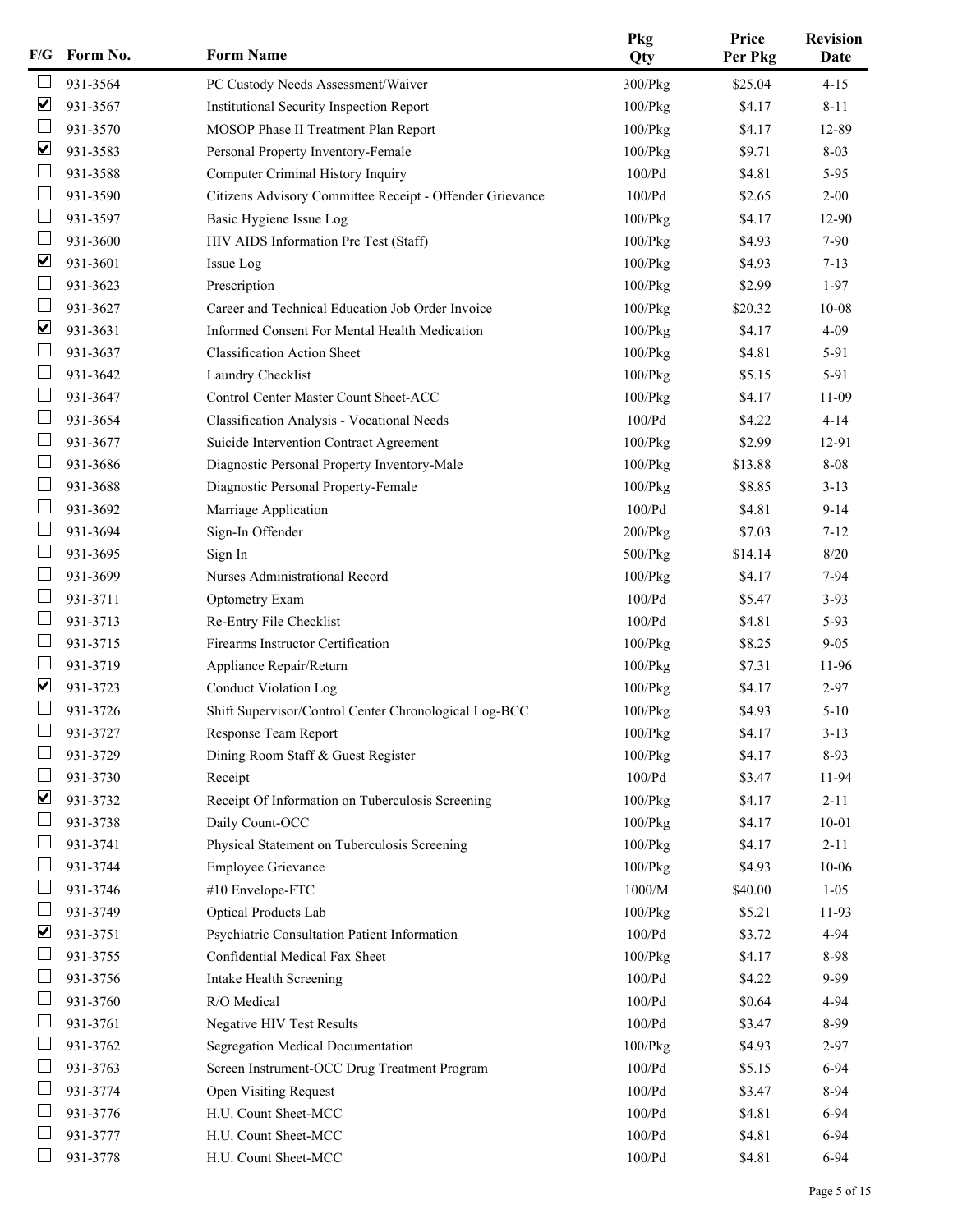| F/G                      | Form No.   | <b>Form Name</b>                                               | Pkg<br>Qty    | Price<br>Per Pkg | <b>Revision</b><br>Date |
|--------------------------|------------|----------------------------------------------------------------|---------------|------------------|-------------------------|
|                          | 931-3779   | H.U. Count Sheet-MCC                                           | 100/Pd        | \$4.81           | $6 - 94$                |
|                          | 931-3780   | H.U. Count Sheet-MCC                                           | 100/Pd        | \$4.81           | $6 - 94$                |
|                          | 931-3781   | H.U. Count Sheet-MCC                                           | 100/Pd        | \$4.81           | $6 - 94$                |
|                          | 931-3782   | H.U. Count Sheet-MCC                                           | 100/Pd        | \$4.81           | $6 - 94$                |
| П                        | 931-3783   | H.U. Count Sheet-MCC                                           | 100/Pd        | \$4.81           | $6 - 94$                |
|                          | 931-3784   | H.U. Count Sheet-MCC                                           | 100/Pd        | \$4.81           | 6-94                    |
|                          | 931-3785   | H.U. Count Sheet-MCC                                           | 100/Pd        | \$4.81           | $6 - 94$                |
|                          | 931-3786   | H.U. Count Sheet-MCC                                           | 100/Pd        | \$4.81           | $6 - 94$                |
|                          | 931-3787   | H.U. Count Sheet-MCC                                           | 100/Pd        | \$4.81           | $6 - 94$                |
| $\Box$                   | 931-3788   | H.U. Count Sheet-MCC                                           | 100/Pd        | \$4.81           | $6 - 94$                |
|                          | 931-3790   | Security Checks-WMCC                                           | 100/Pd        | \$4.81           | $2 - 08$                |
| $\overline{\phantom{a}}$ | 931-3791   | Security Checks-BCC                                            | 100/Pd        | \$4.81           | $7-95$                  |
|                          | 931-3798   | Rejection Of Mail                                              | $100$ / $Pkg$ | \$13.88          | $4 - 12$                |
|                          | 931-3803   | Special Needs Treatment Planning - Medical                     | 100/Pkg       | \$3.56           | 8-94                    |
| $\mathbf{L}$             | 931-3813   | Preventative Therapy Treatment                                 | $100$ / $Pkg$ | \$8.83           | 9-94                    |
|                          | 931-3814   | Safety Inspection Checklist                                    | /Pkg          |                  | 10-94                   |
| ∟                        | 931-3815   | Psychotropic Medication Report                                 | 100/Pkg       | \$8.83           | $1-95$                  |
|                          | 931-3817   | Infirmary Discharge Summary                                    | $100$ / $Pkg$ | \$3.56           | 8-94                    |
|                          | 931-3820   | Physicians Infirmary Admission                                 | 100/Pkg       | \$4.17           | $9 - 94$                |
| $\Box$                   | 931-3822   | Graphic Record                                                 | $100$ / $Pkg$ | \$4.17           | $1 - 01$                |
|                          | 931-3825   | Shift Supervisor Control Center Chronological Log-WMCC         | $100$ / $Pkg$ | \$4.93           | $1 - 00$                |
|                          | 931-3826   | Housing Unit Count Sheets                                      | 100/Pd        | \$4.81           | 8-94                    |
|                          | 931-3834   | Substance Abuse Test                                           | $100$ / $Pkg$ | \$2.99           | $1 - 07$                |
|                          | 931-3860   | Program Infraction Report                                      | 100/Pd        | \$4.81           | 9-94                    |
| L                        | 931-3862   | Vision Screen                                                  | 100/Pd        | \$3.47           | $9 - 94$                |
|                          | 931-3865   | #10 Envelope-WRDCC                                             | 1000/M        | \$46.00          | $4 - 02$                |
|                          | 931-3870   | Annual Justification for Placement-Education                   | 100/Pkg       | \$4.93           | $3 - 95$                |
| $\overline{\mathbf{v}}$  | 931-3873   | Declaration Medical Services Occupational Exposure to Blood or | $100$ / $Pkg$ | \$13.88          | $8 - 07$                |
|                          |            | Body Fluids                                                    |               |                  |                         |
| $\overline{\mathbf{v}}$  | 931-3875   | Delivery Cart Check Sheet - Food Service                       | 500/Pkg       | \$7.89           | 12-97                   |
|                          | 931-3882   | Employee Work Schedule Semi-Monthly                            | 100/Pkg       | \$4.17           | 5-96                    |
|                          | 931-3887   | 9 x 12 Kraft Envelope-MVE                                      | $1000/M$      | \$154.75         | 12-02                   |
|                          | 931-3888   | 10 x 13 Kraft Envelope-MVE                                     | $1000/M$      | \$193.38         | $6 - 02$                |
|                          | 931-3889   | Request for Family Visit                                       | 100/Pd        | \$4.81           | $1-95$                  |
|                          | 931-3890   | H.U. Daily Count-BCC                                           | 100/Pd        | \$4.81           | 08/17                   |
|                          | 931-3891   | Inmate Visitor Log                                             | 100/Pd        | \$4.81           | $1-95$                  |
|                          | 931-3893   | Certification Of Completion-TCC                                | $100$ / $Pkg$ | \$16.52          | $6 - 00$                |
|                          | 931-3894   | #10 Window Envelope-MVE                                        | 1000/M        | \$46.00          | $12 - 02$               |
| ப                        | 931-3895   | #10 Window Envelope-MVE                                        | 1000/M        | \$54.00          | $12 - 02$               |
|                          | 931-3895-B | 10 x 13 Kraft Envelope-MVE                                     | $1000/M$      |                  | $12 - 02$               |
|                          | 931-3895-C | #10 Window Envelope-MVE                                        | 1000/M        | \$46.00          | $12 - 02$               |
|                          | 931-3896   | #10 Envelope-CTCC                                              | $1000/M$      | \$40.00          | $4 - 02$                |
|                          | 931-3898   | Food Service Count Sheet -MECC                                 | $100$ / $Pkg$ | \$4.17           | 7-96                    |
|                          | 931-3900   | Administrative Segregation Unit Count Sheet-MECC               | 100/Pd        | \$4.81           | $6 - 00$                |
|                          | 931-3903   | Certificate Of Completion                                      | $100$ / $Pkg$ | \$16.52          | $2 - 95$                |
|                          | 931-3904   | Alternative Intervention Strategy                              | 100/Pd        | \$4.81           | $3-95$                  |
|                          | 931-3906   | Comprehensive System Personnel Development                     | 100/Pd        | \$4.81           | $3-95$                  |
|                          | 931-3908   | Monthly Counseling Report                                      | 100/Pd        | \$4.81           | $3-95$                  |
|                          | 931-3909   | Referral                                                       | 100/Pd        | \$4.81           | $3 - 95$                |
|                          |            |                                                                |               |                  |                         |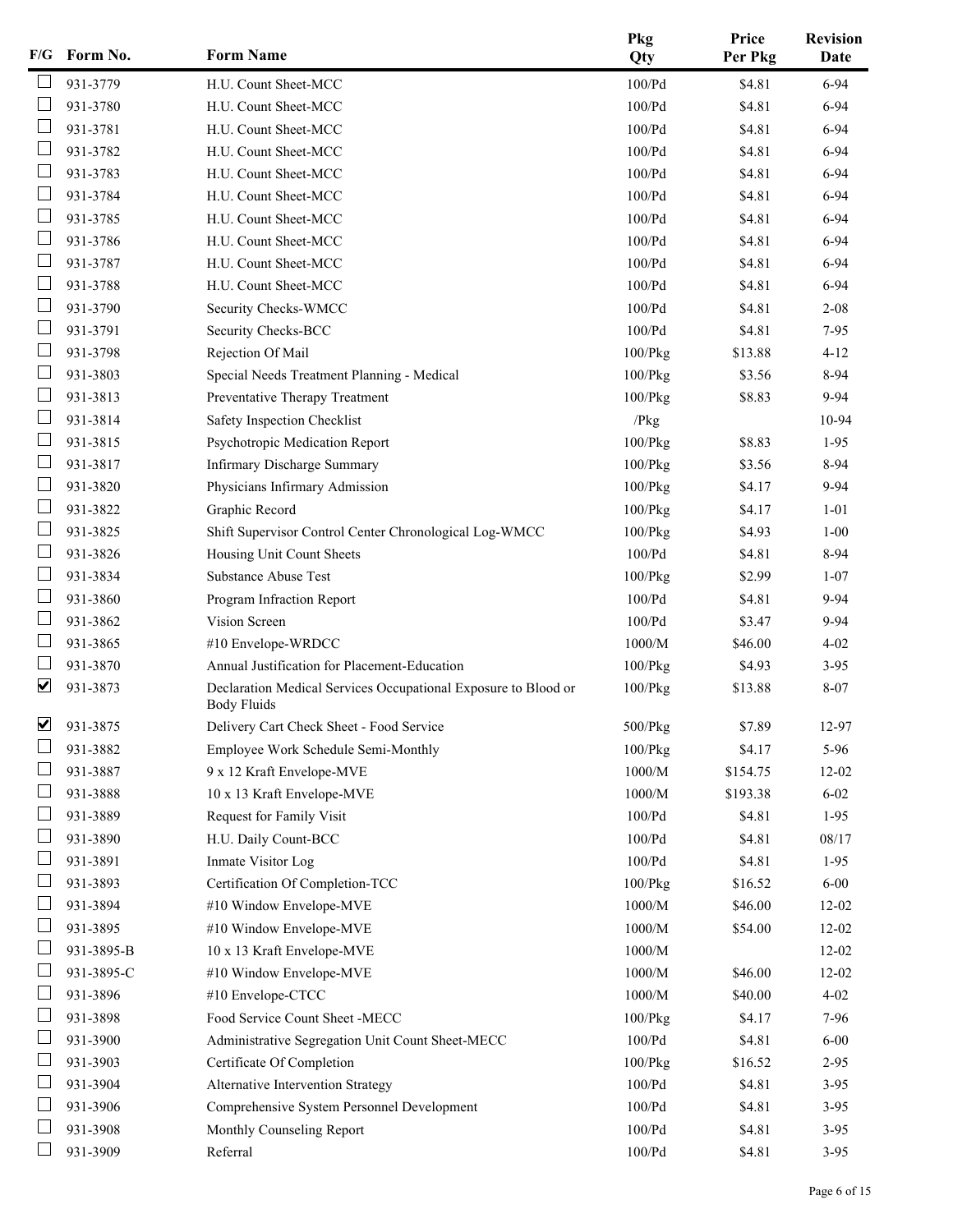| F/G | Form No. | <b>Form Name</b>                                     | Pkg<br>Qty    | Price<br>Per Pkg | <b>Revision</b><br><b>Date</b> |
|-----|----------|------------------------------------------------------|---------------|------------------|--------------------------------|
| ⊻   | 931-3914 | Visitor Status                                       | 300/Pkg       | \$8.72           | $4 - 04$                       |
|     | 931-3915 | Population Distribution Report-CCC                   | 100/Pd        | \$4.81           | $4-95$                         |
|     | 931-3918 | Shift Supervisor Control Center Log-CTCC             | 100/Pd        | \$4.81           | $4-95$                         |
|     | 931-3919 | ADA Complaint - Grievances                           | $100$ / $Pkg$ | \$3.56           | $4 - 95$                       |
|     | 931-3921 | Monthly Inventory Record Fuel                        | 100/Pkg       | \$9.53           | 12-95                          |
|     | 931-3923 | Work Release Program - Review                        | $100$ / $Pkg$ | \$4.17           | $2 - 02$                       |
|     | 931-3926 | <b>Unsatisfactory Performance Report</b>             | 100/Pkg       | \$4.17           | 4-96                           |
|     | 931-3928 | Administrative Seg. Roster-SLCRC                     | 100/Pd        | \$4.81           | $6 - 95$                       |
|     | 931-3941 | <b>Equipment Safety Check</b>                        | 100/Pd        | \$4.81           | $6 - 95$                       |
|     | 931-3945 | Vision Screening Checklist                           | 100/Pkg       | \$4.17           | $8-95$                         |
|     | 931-3951 | #10 Window Envelope-FRDC                             | 1000/M        | \$54.00          | 10/18                          |
|     | 931-3952 | #10 Window Envelope-MTC                              | 1000/M        | \$54.00          | $4 - 02$                       |
|     | 931-3957 | Health and Safety Inspection-Office                  | 100/Pkg       | \$4.17           | $4 - 12$                       |
|     | 931-3958 | Receipt Of Information CDL Drug and Alcohol Testing  | $100$ / $Pkg$ | \$2.17           | 10-95                          |
|     | 931-3959 | Random Drug Test Time Receipt                        | 100/Pkg       | \$4.89           | 6-96                           |
|     | 931-3960 | Request For Accommodation Of Religious Practices     | /Pkg          |                  | 12-95                          |
|     | 931-3961 | Authorization to Release Driver's Record Information | $100$ / $Pkg$ | \$2.18           | $6 - 02$                       |
|     | 931-3963 | Preventive Maintenance                               | 100/Pkg       | \$4.17           | 7-96                           |
|     | 931-3964 | Tool Loss Disposal Report                            | 100/Pkg       | \$7.31           | $2 - 96$                       |
|     | 931-3965 | Assignment Of Income                                 | 100/Pd        | \$4.81           | 8-98                           |
|     | 931-3969 | Court Return                                         | 100/Pd        | \$3.47           | $1-96$                         |
|     | 931-3980 | #10 Window Envelope-TCC                              | 1000/M        | \$54.00          | $7 - 02$                       |
|     | 931-3984 | Department Director Letterhead                       | 1000/M        | \$97.26          | 6/18                           |
|     | 931-3988 | CTCC Letterhead                                      | 1000/M        | \$97.26          | 6/18                           |
|     | 931-3989 | FCC Letterhead                                       | 1000/M        | \$97.26          | 6/18                           |
|     | 931-3990 | FRDC Letterhead                                      | 1000/M        | \$97.26          | 10/18                          |
|     | 931-3991 | FTC/Mineral Area Treatment Center Letterhead         | 1000/M        | \$97.26          | 6/18                           |
|     | 931-3992 | MTC Letterhead                                       | 1000/M        | \$97.26          | 6/18                           |
|     | 931-3993 | MECC Letterhead                                      | 1000/M        | \$97.26          | 6/18                           |
|     | 931-3994 | WERDCC Letterhead                                    | $1000/M$      | \$97.26          | 6/18                           |
|     | 931-3995 | <b>ACC</b> Letterhead                                | 1000/M        | \$97.26          | 6/18                           |
|     | 931-3997 | JCCC Letterhead                                      | 1000/M        | \$97.26          | $6/18$                         |
|     | 931-4001 | Monthly Manager's Report                             | $50$ / $Pkg$  | \$7.43           | 6-96                           |
|     | 931-4003 | CCC Letterhead                                       | $1000/M$      | \$97.26          | $6/18$                         |
|     | 931-4004 | <b>BCC</b> Letterhead                                | 1000/M        | \$97.26          | 6/18                           |
|     | 931-4005 | MCC Letterhead                                       | $1000/M$      | \$97.26          | 6/18                           |
|     | 931-4006 | OCC Letterhead                                       | 1000/M        | \$97.26          | 6/18                           |
|     | 931-4007 | <b>WRDCC</b> Letterhead                              | $1000/M$      | \$97.26          | 6/18                           |
|     | 931-4008 | PCC Letterhead                                       | $1000/M$      | \$97.26          | 6/18                           |
|     | 931-4009 | TCC Letterhead                                       | 1000/M        | \$97.26          | 6/18                           |
|     | 931-4010 | <b>WMCC</b> Letterhead                               | $1000/M$      | \$97.26          | 6/18                           |
|     | 931-4012 | Internal Movement Order                              | 100/Pkg       | \$13.27          | $11-02$                        |
|     | 931-4014 | Tuberculosis Infection Status                        | 100/Pkg       | \$4.79           | $9 - 96$                       |
|     | 931-4015 | Medical Unit Refrigerator Temperature Monitor        | $100$ / $Pkg$ | \$4.17           | 7-96                           |
|     | 931-4016 | Chronic Care Screening Worksheet                     | 100/Pkg       | \$4.17           | 8-96                           |
|     | 931-4018 | Detoxification Flow Sheet                            | $100$ / $Pkg$ | \$4.93           | 8-96                           |
|     | 931-4020 | TB Medication Signature Sheet                        | 100/Pkg       | \$4.17           | 6-96                           |
|     | 931-4033 | HIV/AIDS Summary Treatment Record                    | $100$ / $Pkg$ | \$4.17           | $3-97$                         |
|     | 931-4035 | Perimeter Equipment Log - OCC                        | $100/Pd$      | \$4.81           | 6-96                           |
|     |          |                                                      |               |                  |                                |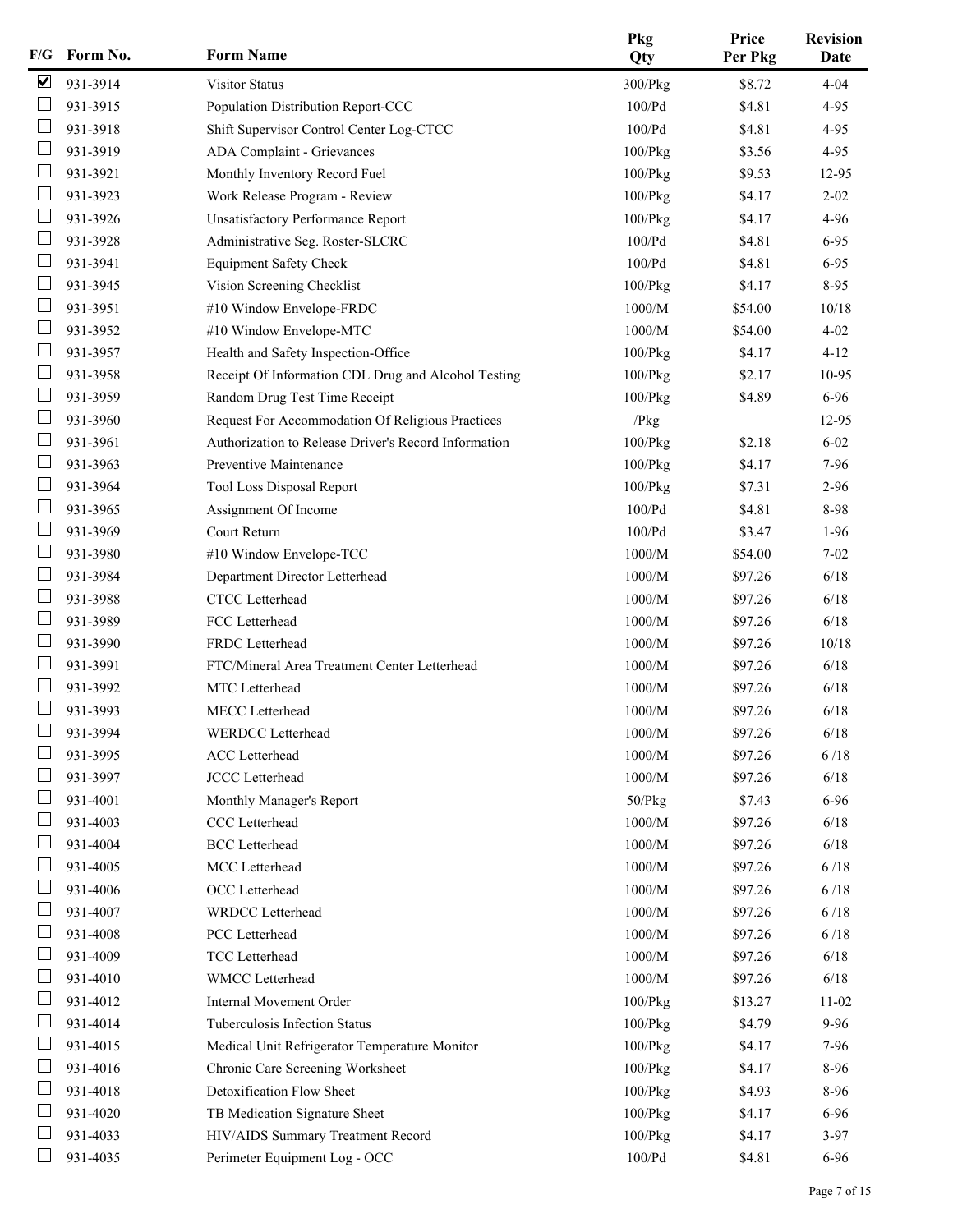| F/G | Form No.   | <b>Form Name</b>                                               | Pkg<br>Qty    | Price<br>Per Pkg | <b>Revision</b><br>Date |
|-----|------------|----------------------------------------------------------------|---------------|------------------|-------------------------|
|     | 931-4036   | Victim Notification Request                                    | 100/Pkg       | \$4.17           | $9 - 13$                |
|     | 931-4037   | Perimeter Vehicle Changeover-FCC                               | 100/Pd        | \$4.81           | $1-09$                  |
|     | 931-4039   | <b>State Witness Application</b>                               | 100/Pd        | \$4.81           | 12-96                   |
|     | 931-4040   | Merchandise Return Authorization                               | 100/Pkg       | \$25.77          | $9 - 03$                |
|     | 931-4041   | Cellular Phone Call Log                                        | 100/Pd        | \$4.81           | 7-96                    |
|     | 931-4044   | Mandatory Referral Agreement (EAP)                             | $100$ / $Pkg$ | \$2.18           | $9 - 96$                |
|     | 931-4054   | Inmate Release Checklist - FCC                                 | 100/Pkg       | \$4.17           | 7-99                    |
|     | 931-4056   | Master Count Sheet - TCC                                       | $100$ / $Pkg$ | \$4.77           | 5-98                    |
|     | 931-4058   | #10 Envelope-CRCC                                              | 1000/M        | \$46.00          | $4 - 02$                |
|     | 931-4058-B | Vendor Check Window Envelope-CRCC                              | 1000/M        | \$61.40          | $4 - 02$                |
|     | 931-4058-C | #10 Envelope-CRCC                                              | 1000/M        | \$40.00          | $4 - 02$                |
|     | 931-4059   | Water Chemistry And Treatment Log                              | 100/Pkg       | \$4.17           | 5-97                    |
|     | 931-4063   | Overnight Tool Issue Request                                   | 100/Pd        | \$3.47           | $1-97$                  |
|     | 931-4068   | Drug Interdiction Report                                       | 100/Pkg       | \$4.17           | $3-97$                  |
|     | 931-4069   | Shift Supervisor Control Center Chronological Log - CRCC       | 100/Pkg       | \$4.93           | 8-98                    |
|     | 931-4070   | <b>Master Count Sheet</b>                                      | $100$ / $Pkg$ | \$4.17           | $5 - 05$                |
|     | 931-4078   | Area Count Sheet-MTC                                           | $100$ / $Pkg$ | \$2.99           | $4 - 05$                |
|     | 931-4080   | Library Book Overdue Notice                                    | $100$ / $Pkg$ | \$4.17           | $4 - 00$                |
|     | 931-4081   | Report Of Absence Log                                          | $100$ / $Pkg$ | \$4.17           | 11-97                   |
|     | 931-4082   | Certificate Of Completion - Substance Abuse Education Program  | $100$ / $Pkg$ | \$16.52          | 9-97                    |
|     | 931-4083   | Administrative Proceeding Warning - Contract Staff             | $100$ / $Pkg$ | \$8.83           | $11-06$                 |
|     | 931-4084   | Offender State Issue (Return) - KCCRC                          | $100$ / $Pkg$ | \$8.58           | $7 - 97$                |
|     | 931-4086   | Food Temperature Log                                           | $100$ / $Pkg$ | \$4.17           | $9 - 15$                |
|     | 931-4087   | Laundry Sheet - BCC                                            | $100$ / $Pkg$ | \$8.83           | $6 - 97$                |
|     | 931-4090   | Power Plant Daily Log - BCC                                    | 100/Pkg       | \$4.77           | 8-97                    |
|     | 931-4091   | #10 Envelope-NECC                                              | 1000/M        | \$46.00          | $4 - 02$                |
|     | 931-4092   | #10 Window Envelope-MECC                                       | 1000/M        | \$54.00          | $7 - 02$                |
|     | 931-4093   | NECC Letterhead                                                | 1000/M        | \$97.26          | 6/18                    |
|     | 931-4095   | Domestic Violence Conviction - Employee                        | 100/Pkg       | \$4.17           | $2 - 00$                |
|     | 931-4097   | Physical Inventory Count Card                                  | 100/Pkg       | \$9.50           | 8-97                    |
|     | 931-4099   | Key - Lock Disposal Log                                        | $100$ / $Pkg$ | \$4.17           | 11-97                   |
|     | 931-4102   | Nutritional Assessment Guide For Patients With Pressure Ulcer  | $100$ / $Pkg$ | \$3.56           | 10-97                   |
|     | 931-4103   | Pressure Ulcer Assessment Guide                                | 100/Pkg       | \$3.56           | 10-97                   |
|     | 931-4104   | Offender Release Checklist                                     | $100$ / $Pkg$ | \$4.17           | 10-97                   |
|     | 931-4106   | CO-I Applicant Interview Rating Sheet                          | 100/Pkg       | \$7.31           | $1 - 17$                |
|     | 931-4107   | CO-I Applicant Request For Additional Information              | $100$ / $Pkg$ | \$4.93           | $2-99$                  |
|     | 931-4108   | CO-I Applicant Status Change                                   | 100/Pkg       | \$4.93           | $7 - 13$                |
|     | 931-4113   | Offender Grievance - P&P                                       | $100$ / $Pkg$ | \$4.81           | 12-97                   |
|     | 931-4114   | Weapons Authorization And Qualification Card                   | $50$ / $Pkg$  | \$2.40           | $1 - 11$                |
|     | 931-4116   | Firearms Qualifications - P&P                                  | 100/Pkg       | \$4.17           | $12 - 10$               |
|     | 931-4118   | Fuel Pump Log (Daily)                                          | 100/Pkg       | \$4.17           | 10-97                   |
|     | 931-4121   | Security Requirement For Contract Workers                      | 100/Pkg       | \$8.83           | $1 - 15$                |
|     | 931-4125   | CO-I Applicant Federal Gun Control Act Qualification           | 100/Pkg       | \$4.17           | 1-98                    |
|     | 931-4127   | Shift Supervisor Control Center Chronological Log (Cont.)-CRCC | 100/Pkg       | \$4.17           | 12-97                   |
|     | 931-4128   | Request For Urinalysis Chain Of Evidence Staff                 | $100$ / $Pkg$ | \$9.30           | 12/19                   |
|     | 931-4130   | Press Charge Ticket-MVE                                        | $100/Pd$      | \$3.47           | 2-98                    |
|     | 931-4130-A | Press Charge Ticket (2-Part)                                   | 100/Pkg       | \$6.21           | $12 - 15$               |
|     | 931-4130-B | Press Charge Ticket (4-Part)                                   | 100/Pkg       | \$9.38           | $12 - 15$               |
|     | 931-4130-C | Press Charge Ticket (5-Part)                                   | 100/Pkg       | \$13.30          | $12 - 15$               |
|     |            |                                                                |               |                  |                         |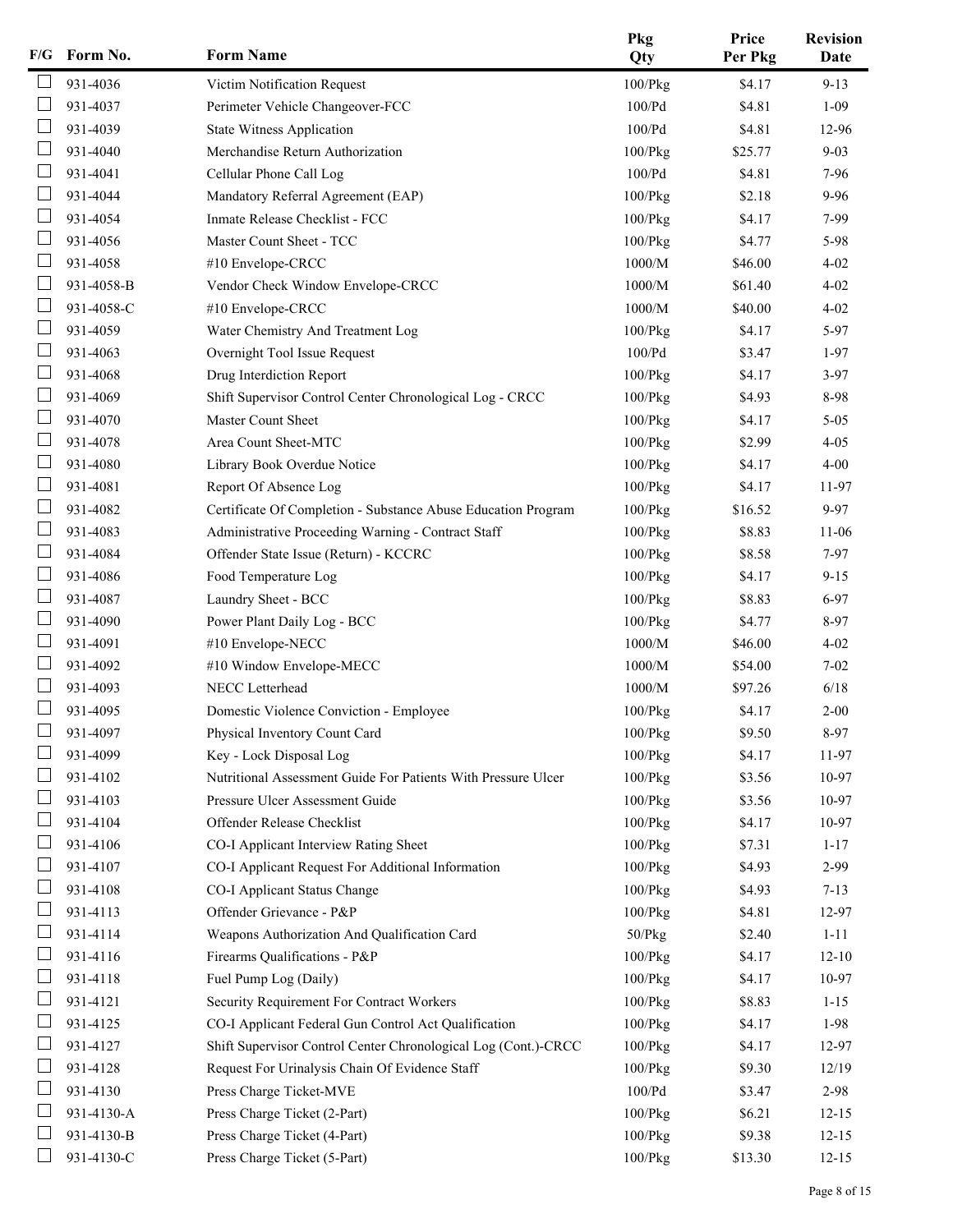| F/G                      | Form No.   | <b>Form Name</b>                                                      | Pkg<br>Qty    | Price<br>Per Pkg | <b>Revision</b><br>Date |
|--------------------------|------------|-----------------------------------------------------------------------|---------------|------------------|-------------------------|
|                          | 931-4131   | House Keeping & Staff Doctor Count Sheet                              | $100$ / $Pkg$ | \$8.83           | 2-98                    |
|                          | 931-4133   | Truck Load Sheet-MVE                                                  | 100/Pkg       | \$8.88           | 1-98                    |
|                          | 931-4136   | Receiving Count Ticket - MVE                                          | 100/Pd        | \$3.44           | 2-98                    |
|                          | 931-4137   | Delivery Charge Ticket Flat and Tumble - MVE                          | 100/Pd        | \$3.47           | 2-98                    |
|                          | 931-4137-A | Delivery Charge/Flat And Tumble (2-Part)                              | 100/Pkg       | \$6.69           | 2-98                    |
|                          | 931-4137-B | Delivery Charge/Flat And Tumble (4-Part)                              | $100$ / $Pkg$ | \$9.21           | 2-98                    |
|                          | 931-4137-C | Delivery Charge/Flat And Tumble (5-Part)                              | 100/Pkg       | \$13.30          | 2-98                    |
|                          | 931-4138   | Employee Health Progress Notes                                        | 100/Pd        | \$4.22           | 1-98                    |
|                          | 931-4140   | Firearms Inspection And Registry                                      | $100$ / $Pkg$ | \$4.17           | 5-98                    |
|                          | 931-4145   | Control Center Log - WERDCC                                           | 100/Pkg       | \$6.39           | 8-98                    |
|                          | 931-4146   | Intake Sheet for New Offenders                                        | 100/Pkg       | \$4.17           | 4-99                    |
|                          | 931-4149   | AEA Student Sign-In Sheet                                             | 100/Pd        | \$4.81           | 7-98                    |
|                          | 931-4153   | CO-I Applicant County Availability                                    | 100/Pkg       | \$4.17           | $5 - 15$                |
|                          | 931-4156   | Count Sheet AD-Seg, MTC                                               | $100$ / $Pkg$ | \$4.17           | $9 - 07$                |
| $\overline{\phantom{a}}$ | 931-4157   | Locking Device Checklist MTC                                          | 100/Pkg       | \$4.17           | 7-99                    |
|                          | 931-4159   | Shift Supervisor Control Center Chronological Log MTC                 | 100/Pd        | \$5.15           | 11-98                   |
|                          | 931-4160   | Certificate Of Completion Shock Incarceration Program                 | 100/Pkg       | \$16.52          | 9-98                    |
|                          | 931-4162   | REACT Report Of Offender Compliance                                   | 100/Pkg       | \$12.45          | 11-98                   |
|                          | 931-4163   | REACT Program Offender Assignment                                     | 100/Pkg       | \$12.45          | 9-99                    |
| ∟                        | 931-4164   | <b>Tally Page</b>                                                     | 100/Pkg       | \$8.83           | $3-99$                  |
|                          | 931-4165   | K-9 Alert Report                                                      | 100/Pkg       | \$8.58           | 10-98                   |
|                          | 931-4166   | REACT Screening Unit Referral                                         | 100/Pkg       | \$14.70          | 11-98                   |
|                          | 931-4170   | Application For Computer Security Access                              | 100/Pkg       | \$4.17           | 8-09                    |
| ☑                        | 931-4171   | Offender Medical Transport Requirements                               | 100/Pkg       | \$4.17           | $3/20$                  |
|                          | 931-4172   | Prenatal Laboratory And Education                                     | 100/Pkg       | \$6.33           | 6-99                    |
|                          | 931-4173   | Prenatal Progress Notes                                               | 100/Pkg       | \$6.33           | $3-99$                  |
|                          | 931-4174   | Infirmary Log                                                         | 100/Pkg       | \$3.56           | $3-99$                  |
|                          | 931-4177   | Prenatal History Physical Pg 1                                        | 100/Pkg       | \$6.33           | $3-99$                  |
|                          | 931-4180   | HIV Infection Status Notification                                     | $100$ / $Pkg$ | \$4.32           | 6-99                    |
|                          | 931-4181   | Offender Grievance Log-Medical                                        | $100$ / $Pkg$ | \$3.56           | 3-99                    |
|                          | 931-4183   | Offender State Issue Return                                           | $100$ / $Pkg$ | \$13.88          | 8-99                    |
|                          | 931-4184   | Laundry Inventory - SLCRC                                             | $100$ / $Pkg$ | \$3.56           | 4-99                    |
|                          | 931-4188   | AEA Volunteer Tutor Sign-In Sheet                                     | $100$ / $Pkg$ | \$4.17           | $3-99$                  |
|                          | 931-4189   | <b>Medication Consent</b>                                             | 100/Pkg       | \$8.88           | $3-99$                  |
|                          | 931-4190   | Abnormal Involuntary Movement Scale                                   | 100/Pkg       | \$4.81           | $7 - 02$                |
|                          | 931-4191   | Daily Shift Report - CCC                                              | $100$ / $Pkg$ | \$4.17           | 5-99                    |
|                          | 931-4193   | Chronological Report Of Events, Security Remarks and<br>Discrepancies | 100/Pkg       | \$6.40           | 7-99                    |
|                          | 931-4194   | Laundry Production Log - MTC                                          | 100/Pd        | \$4.81           | 8-08                    |
|                          | 931-4201   | #10 Envelope-WMCC                                                     | $1000/M$      | \$55.00          | $7 - 02$                |
|                          | 931-4204   | Weekly Electronic Device Log-MTC                                      | $100$ / $Pkg$ | \$4.17           | 7-99                    |
|                          | 931-4208   | Notice To MOSOP Offenders                                             | $100$ / $Pkg$ | \$8.83           | 10-99                   |
|                          | 931-4210   | Physician's Orders                                                    | 100/Pkg       | \$4.17           | $9 - 08$                |
|                          | 931-4211   | Positive HIV Test Results                                             | 100/Pd        | \$3.47           | 8-99                    |
|                          | 931-4212   | Inconclusive HIV Test Results                                         | 100/Pd        | \$3.47           | 8-99                    |
|                          | 931-4213   | Equivocal HIV Test Results                                            | 100/Pd        | \$3.47           | 8-99                    |
|                          | 931-4214   | #10 Envelope -SCCC                                                    | 1000/M        | \$46.00          | $4 - 02$                |
|                          | 931-4215   | <b>SCCC</b> Letterhead                                                | $1000/M$      | \$97.26          | 6/18                    |
|                          | 931-4216   | Lab/X-Ray Results                                                     | 300/Pkg       | \$25.04          | 9-99                    |
|                          |            |                                                                       |               |                  |                         |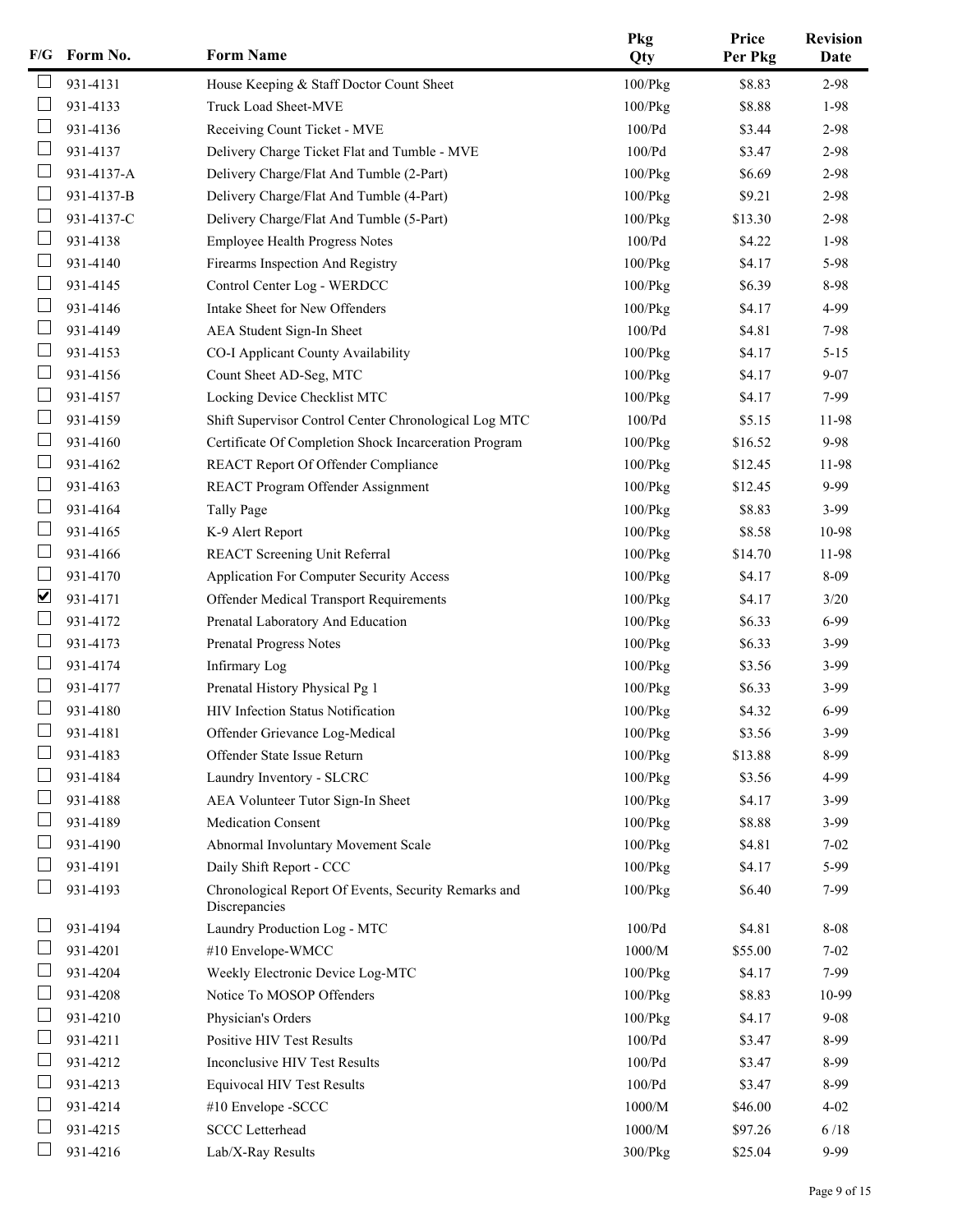| F/G                  | Form No. | <b>Form Name</b>                                                     | Pkg<br>Qty    | Price<br>Per Pkg | <b>Revision</b><br>Date |
|----------------------|----------|----------------------------------------------------------------------|---------------|------------------|-------------------------|
|                      | 931-4221 | HIV Medication Adherence Agreement                                   | 100/Pkg       | \$8.83           | 9-99                    |
|                      | 931-4224 | Count Sheet - WMCC                                                   | 100/Pd        | \$3.47           | 9-99                    |
|                      | 931-4226 | Neurological Assessment Signs Flow                                   | 100/Pd        | \$4.17           | 10-99                   |
|                      | 931-4227 | <b>GLASCOW Coma Scale Flow sheet</b>                                 | $100$ / $Pkg$ | \$4.93           | $1 - 00$                |
|                      | 931-4233 | Administrative Segregation Committee Program Plan Progress<br>Report | 100/Pkg       | \$8.83           | $1 - 00$                |
|                      | 931-4234 | Administrative Segregation Committee Extension Request               | $100$ / $Pkg$ | \$4.17           | $7 - 13$                |
|                      | 931-4239 | <b>Bomb Threat</b>                                                   | $100$ / $Pkg$ | \$7.03           | 12-99                   |
|                      | 931-4241 | <b>State Vehicle Request</b>                                         | 100/Pd        | \$4.81           | $12 - 05$               |
|                      | 931-4242 | Count Sheet - WMCC - H.U. #4                                         | $100$ / $Pkg$ | \$4.17           | 8-01                    |
|                      | 931-4243 | Count Recapitulation - WMCC                                          | 100/Pd        | \$4.81           | $1 - 00$                |
|                      | 931-4244 | R&O Count Sheet - WMCC                                               | $100$ / $Pkg$ | \$4.17           | $2 - 01$                |
|                      | 931-4245 | Master Count Sheet - WMCC                                            | $100$ / $Pkg$ | \$4.77           | $1 - 06$                |
|                      | 931-4246 | Master Count Sheet - WERDCC                                          | 100/Pd        | \$4.81           | $5 - 00$                |
|                      | 931-4247 | Arts And Crafts Supply Inventory List                                | 100/Pd        | \$4.81           | $1 - 00$                |
| L                    | 931-4248 | <b>Staff Entrance Pass - PCC</b>                                     | $100$ / $Pkg$ | \$2.65           | 12-99                   |
|                      | 931-4251 | Immunization Record For Health Care Provider                         | $100$ / $Pkg$ | \$4.17           | $5 - 01$                |
|                      | 931-4253 | Safety Violation                                                     | $100$ / $Pkg$ | \$8.58           | $5 - 05$                |
|                      | 931-4254 | Perimeter Fence Check - PCC                                          | 100/Pd        | \$4.81           | $2 - 00$                |
|                      | 931-4262 | Certification Of Completion Of ISOAP Training                        | $100$ / $Pkg$ | \$16.52          | $3 - 00$                |
| L                    | 931-4265 | Itemizer Daily Report - Employees                                    | 100/Pd        | \$4.81           | $7 - 06$                |
|                      | 931-4266 | Itemizer Daily Report - Employees (Continuation)                     | 100/Pd        | \$4.81           | $7 - 06$                |
|                      | 931-4267 | Approved Appointment Notification                                    | 100/Pd        | \$3.47           | $3 - 00$                |
| I.                   | 931-4268 | Offender Grievance Restriction Log                                   | 100/Pd        | \$4.81           | $2 - 00$                |
|                      | 931-4270 | Delivery Charge Ticket Flat & Tumble FCC                             | $100$ / $Pkg$ | \$7.31           | $7 - 13$                |
| $\Box$               | 931-4275 | Disposal Of Evidence or Property Non Criminal Cases                  | 100/Pkg       | \$4.17           | $12 - 14$               |
|                      | 931-4276 | Disposal Of Evidence or Property Criminal Cases                      | 100/Pkg       | \$4.17           | $12 - 14$               |
|                      | 931-4277 | Certificate Of Work Excellence                                       | $100$ / $Pkg$ | \$16.52          | $3 - 00$                |
|                      | 931-4278 | <b>Institutional Count Record - SCCC</b>                             | 100/Pd        | \$4.81           | $3 - 00$                |
|                      | 931-4282 | Contract Order                                                       | 100/Pkg       | \$20.32          | $9 - 02$                |
| $\blacktriangledown$ | 931-4283 | Contract Order (Continuation Sheet)                                  | $100$ / $Pkg$ | \$20.32          | $5 - 08$                |
|                      | 931-4284 | Department Purchase Order                                            | $100$ / $Pkg$ | \$13.88          | $5 - 00$                |
| ☑                    | 931-4285 | Department Purchase Order (Continuation Sheet)                       | $100$ / $Pkg$ | \$13.88          | $5 - 00$                |
|                      | 931-4289 | Medical Services Evaluation Card                                     | $100$ / $Pkg$ | \$6.12           | $3 - 00$                |
|                      | 931-4290 | Training Certificate - OJT                                           | $100$ / $Pkg$ | \$16.52          | $2 - 10$                |
|                      | 931-4295 | Clearance - KCCRC                                                    | $100$ / $Pkg$ | \$4.17           | $10 - 04$               |
|                      | 931-4303 | Offender Meal Log-National School Lunch Program                      | 100/Pkg       | \$4.17           | $6 - 00$                |
|                      | 931-4305 | Work Agreement - TCSTL                                               | 100/Pkg       | \$4.02           | $2 - 18$                |
|                      | 931-4306 | Shift Supervisor Control Center Log - BCC                            | $100/Pd$      | \$5.15           | 11-07                   |
|                      | 931-4307 | Offender Property Identification                                     | $200$ / $Pkg$ | \$29.47          | $7 - 00$                |
|                      | 931-4308 | Power Plant Boiler Log                                               | $100$ / $Pkg$ | \$4.93           | $7 - 00$                |
|                      | 931-4310 | Employee Sales Work Order                                            | 100/Pkg       | \$13.88          | 04/11                   |
|                      | 931-4311 | Outside Clearance Consideration                                      | $100/Pd$      | \$4.81           | $6 - 00$                |
|                      | 931-4312 | <b>Evidence Routing</b>                                              | 100/Pkg       | \$4.17           | $8 - 11$                |
|                      | 931-4315 | Medication Impoundment Receipt - TCSTL                               | 100/Pkg       | \$8.83           | $2 - 18$                |
|                      | 931-4316 | Individual Treatment Plan                                            | 100/Pd        | \$4.81           | $10 - 00$               |
|                      | 931-4317 | Chiller Log - SCCC                                                   | 100/Pkg       | \$4.93           | $9 - 00$                |
|                      | 931-4321 | Employee Time Worked Report                                          | $100$ / $Pkg$ | \$13.88          | $11-00$                 |
|                      | 931-4323 | <b>Training Feedback</b>                                             | 100/Pkg       | \$4.17           | $8 - 11$                |
|                      |          |                                                                      |               |                  |                         |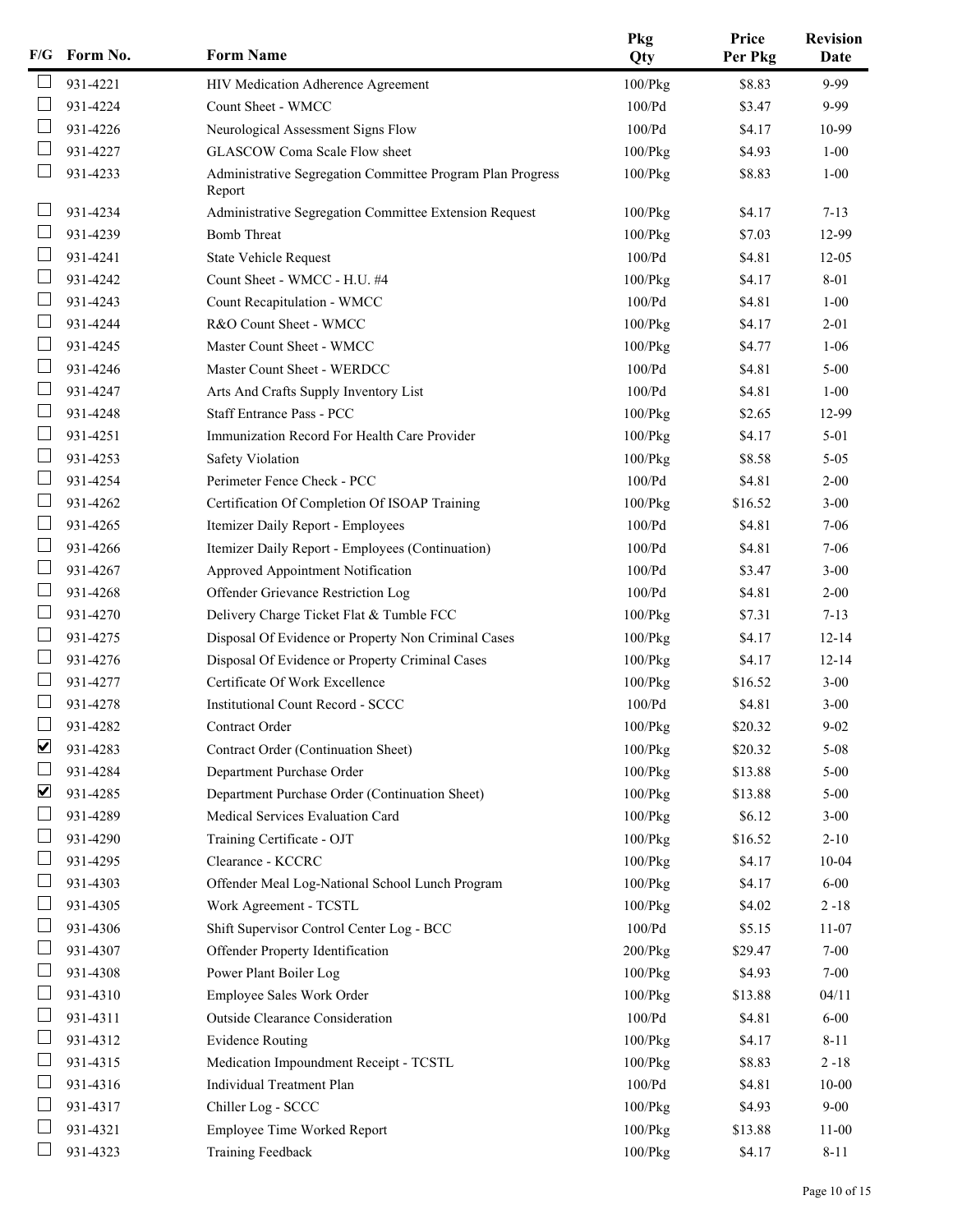| F/G                          | Form No. | <b>Form Name</b>                                                               | Pkg<br>Qty    | Price<br>Per Pkg | <b>Revision</b><br>Date |
|------------------------------|----------|--------------------------------------------------------------------------------|---------------|------------------|-------------------------|
|                              | 931-4325 | Home Plan For All Work Release Treatment Center Offenders                      | 100/Pd        | \$4.81           | $11 - 00$               |
|                              | 931-4327 | Career and Technical Education Voluntary Withdrawal                            | 100/Pd        | \$4.81           | $4 - 14$                |
|                              | 931-4332 | Offender Suicide Observation Assistant Program                                 | $100$ / $Pkg$ | \$4.93           | $1 - 01$                |
|                              | 931-4334 | Checklist For WSRU                                                             | $100$ / $Pkg$ | \$4.17           | $1 - 01$                |
|                              | 931-4336 | Local Purchase Order                                                           | $100$ / $Pkg$ | \$20.32          | $12 - 02$               |
|                              | 931-4337 | Local Purchase Order - Continuation                                            | $100$ / $Pkg$ | \$20.32          | $5 - 08$                |
|                              | 931-4338 | Powerhouse Daily Log - WMCC                                                    | 100/Pkg       | \$4.17           | $5 - 01$                |
|                              | 931-4340 | Access To Attorney                                                             | $100$ / $Pkg$ | \$2.99           | $4 - 01$                |
|                              | 931-4343 | <b>SECC</b> Letterhead                                                         | 1000/M        | \$97.26          | 6/18                    |
| $\vert \ \ \vert$            | 931-4349 | Drug Confirmation Test Request                                                 | 100/Pkg       | \$4.17           | 8-07                    |
|                              | 931-4351 | Master Count Sheet - OCC                                                       | $100$ / $Pkg$ | \$4.77           | $10 - 01$               |
|                              | 931-4352 | Cert Fitness Questionnaire                                                     | 100/Pkg       | \$4.17           | $2 - 13$                |
|                              | 931-4353 | Perimeter Fence Check - WMCC                                                   | $100$ / $Pkg$ | \$4.17           | $10 - 01$               |
|                              | 931-4354 | H.U. Count Sheet - WMCC                                                        | $100$ / $Pkg$ | \$4.17           | $10 - 01$               |
| $\vert \ \ \vert$            | 931-4355 | <b>Employee Recognition Nomination</b>                                         | 100/Pkg       | \$4.17           | $9 - 01$                |
|                              | 931-4357 | Offender Identification Info                                                   | 100/Pkg       | \$4.17           | $9 - 01$                |
|                              | 931-4358 | General Population Housing Unit Wing Count Sheet                               | 100/Pkg       | \$4.17           | $11 - 01$               |
|                              | 931-4360 | Initial Diagnostic Receiving Interview                                         | $100$ / $Pkg$ | \$4.17           | $3 - 02$                |
|                              | 931-4361 | Food Visit Request                                                             | $100$ / $Pkg$ | \$8.88           | $2 - 02$                |
| $\mathcal{L}_{\mathcal{A}}$  | 931-4362 | Food Service Corrective Action Report                                          | 100/Pkg       | \$4.17           | $2 - 02$                |
|                              | 931-4364 | #10 Envelope-ERDCC                                                             | 1000/M        | \$46.00          | $3 - 02$                |
|                              | 931-4365 | <b>ERDCC</b> Letterhead                                                        | 1000/M        | \$97.26          | 6/18                    |
|                              | 931-4366 | #10 Envelope-SECC                                                              | 1000/M        | \$46.00          | $4 - 02$                |
|                              | 931-4367 | #10 Window Envelope-SECC                                                       | 1000/M        | \$54.00          | $4 - 02$                |
| $\mathcal{L}_{\mathcal{A}}$  | 931-4369 | Vendor Check Window Envelope-DOC Fiscal Management Unit                        | 1000/M        | \$60.40          | $4 - 02$                |
|                              | 931-4374 | Telephone Records Request                                                      | 100/Pkg       | \$4.17           | $8 - 02$                |
|                              | 931-4379 | Mental Status                                                                  | 100/Pkg       | \$4.81           | $9 - 02$                |
|                              | 931-4380 | Consent For Extraction Of Teeth                                                | $100$ / $Pkg$ | \$4.17           | $1 - 03$                |
|                              | 931-4381 | #10 Window Envelope-ERDCC                                                      | 1000/M        | \$54.00          | 12-02                   |
| ☑                            | 931-4382 | Informed Consent For Mental Health Treatment Services                          | 100/Pkg       | \$4.93           | $9 - 09$                |
|                              | 931-4383 | Fixed Asset Initial Data Entry                                                 | $100$ / $Pkg$ | \$20.32          | $4 - 03$                |
|                              | 931-4384 | Alternate Meals Serving Methods Request                                        | $100$ / $Pkg$ | \$8.58           | $4 - 11$                |
|                              | 931-4386 | ERDCC HU #11 Official Count Roster                                             | $100$ / $Pkg$ | \$4.17           | $1 - 03$                |
|                              | 931-4387 | Individual Treatment Plan                                                      | 100/Pkg       | \$4.17           | $4 - 03$                |
| $\mathbf{L}$                 | 931-4392 | Blood Or Body Fluid Exposure Health Care Provider                              | 100/Pkg       | \$20.32          | $8 - 07$                |
| $\boxed{\blacktriangledown}$ | 931-4393 | Blood Or Body Fluid Exposure Confidential Source                               | $100$ / $Pkg$ | \$8.83           | $8 - 07$                |
| $\blacktriangledown$         | 931-4394 | Blood Or Body Fluid Exposure Evaluation                                        | 100/Pkg       | \$20.32          | $12 - 07$               |
|                              | 931-4395 | Employee Right To Representation - P&P                                         | $100$ / $Pkg$ | \$4.17           | $3-10$                  |
|                              | 931-4396 | Master Count Sheet - ERDCC                                                     | $100$ / $Pkg$ | \$4.77           | $4 - 05$                |
| $\overline{\phantom{a}}$     | 931-4400 | Certification - Applicant Action                                               | $100$ / $Pkg$ | \$4.17           | $11 - 12$               |
|                              | 931-4401 | Universal Award Nomination                                                     | $100$ / $Pkg$ | \$4.93           | $5-09$                  |
|                              | 931-4403 | Offender Release Checklist ERDCC                                               | 100/Pkg       | \$20.32          | $5 - 03$                |
|                              | 931-4404 | First Letter Home - FRDC                                                       | $100$ / $Pkg$ | \$4.93           | 10/18                   |
|                              | 931-4405 | #10 Window Envelope-Probation & Parole                                         | $1000/M$      | \$54.00          | $5 - 15$                |
|                              | 931-4408 | Staff Urine Sample Label (Min Order 1400 Labels)                               |               | \$37.81          | 12/19                   |
|                              | 931-4409 |                                                                                | 1400/Pkg      |                  |                         |
|                              | 931-4410 | Deed Of Gift                                                                   | 100/Pkg       | \$4.17           | $1 - 04$                |
|                              | 931-4414 | Staff Sexual Misconduct & Harassment Acknowledgment                            | 100/Pkg       | \$4.17           | $6 - 12$<br>$9 - 03$    |
|                              |          | <b>Employee Application Request For Secondary</b><br>Employment/Volunteer Work | 100/Pkg       | \$4.17           |                         |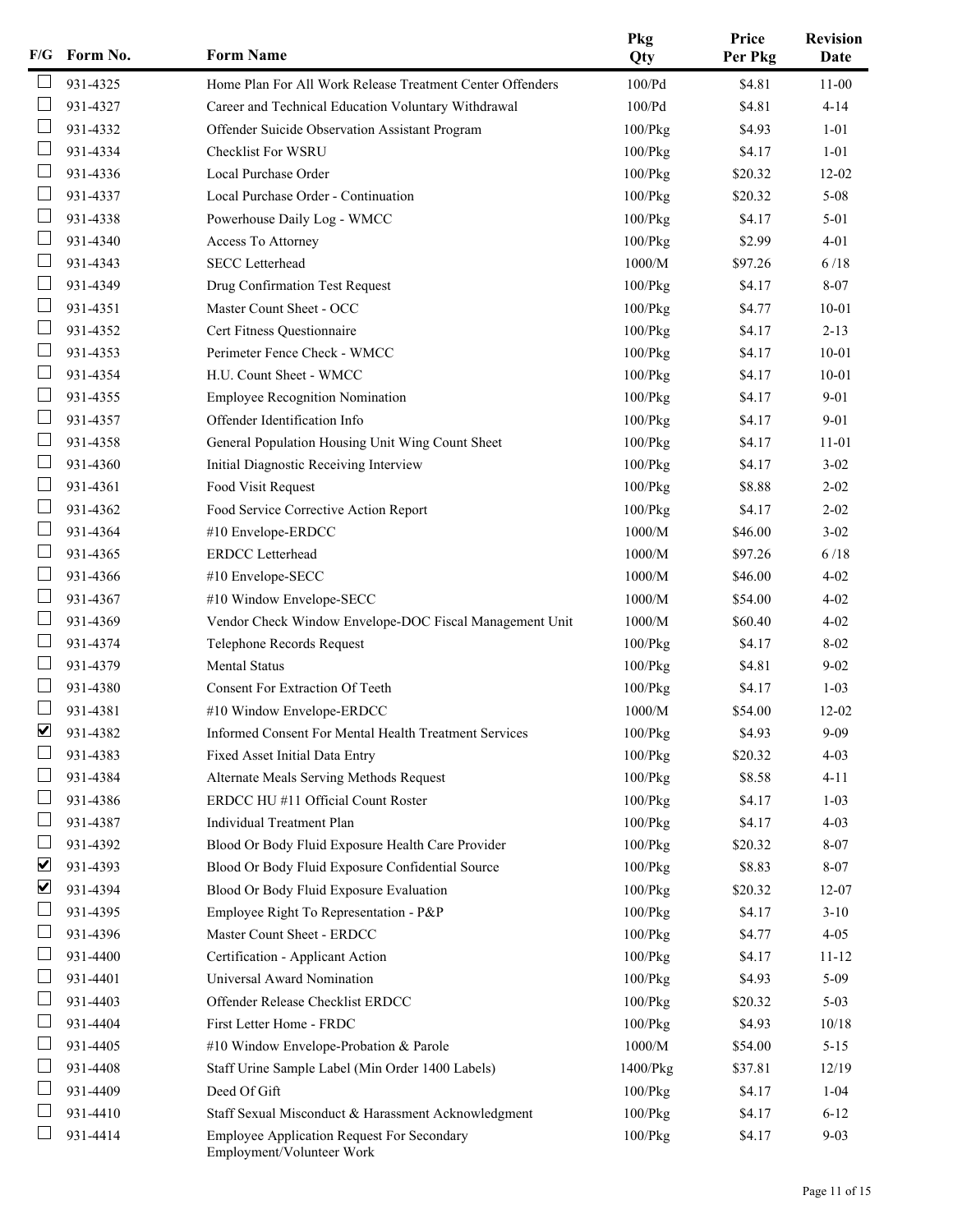|                      | F/G Form No. | <b>Form Name</b>                                                                     | Pkg<br>Qty    | Price<br>Per Pkg | <b>Revision</b><br>Date |
|----------------------|--------------|--------------------------------------------------------------------------------------|---------------|------------------|-------------------------|
|                      | 931-4417     | Supervisory Review Request For Secondary<br>Employment/Volunteer Work                | $100$ / $Pkg$ | \$13.88          | $9 - 03$                |
|                      | 931-4421     | Operational Housing Unit Count                                                       | $500$ / $Pkg$ | \$13.66          | $9 - 03$                |
| $\blacktriangledown$ | 931-4422     | <b>OTC</b> Medication Release                                                        | 100/Pkg       | \$4.17           | $1 - 08$                |
|                      | 931-4423     | Treatment Program Refusal/Withdraw                                                   | 100/Pkg       | \$4.17           | $7 - 15$                |
|                      | 931-4426     | Long Term Program Completion                                                         | $100$ / $Pkg$ | \$4.17           | $7 - 15$                |
| $\Box$               | 931-4427     | Certificate Of Completion Long Term Substance Abuse                                  | $100$ / $Pkg$ | \$16.52          | $9 - 03$                |
| ⊔                    | 931-4432     | Count Report - ERDCC                                                                 | $100$ / $Pkg$ | \$4.17           | $10 - 03$               |
|                      | 931-4433     | #10 Window Envelope-OCC                                                              | 1000/M        | \$54.00          | $10 - 03$               |
|                      | 931-4434     | Perimeter Vehicle Changeover - ERDCC                                                 | $100$ / $Pkg$ | \$4.17           | $10 - 03$               |
|                      | 931-4436     | Offender Exit Survey                                                                 | $100$ / $Pkg$ | \$4.93           | $10 - 03$               |
| ⊔                    | 931-4437     | Count Report - ERDCC                                                                 | $100$ / $Pkg$ | \$4.93           | $12-03$                 |
|                      | 931-4438     | New - Rehire Employee Information                                                    | $100$ / $Pkg$ | \$4.17           | $3 - 13$                |
|                      | 931-4441     | Blood or Body Fluid Exposure Authorization to Release Medical<br>Information - HIPPA | $100$ / $Pkg$ | \$8.83           | $3 - 12$                |
| ☑                    | 931-4442     | Confinement Data Record                                                              | $500$ / $Pkg$ | \$13.66          | $7 - 03$                |
|                      | 931-4446     | Substance Abuse Classification Analysis (SACA)                                       | 100/Pkg       | \$4.93           | $3 - 04$                |
|                      | 931-4448     | Housing Unit #11 Count Worksheet-ERDCC                                               | $100$ / $Pkg$ | \$4.17           | $2 - 04$                |
|                      | 931-4452     | Adult Only Restriction- Agreement                                                    | 100/Pkg       | \$13.88          | $9 - 12$                |
| $\sqcup$             | 931-4457     | Housing Unit #7 Count Sheet-SCCC                                                     | 100/Pkg       | \$4.17           | $5 - 04$                |
| ⊔                    | 931-4458     | H.U. #1 (TASC) Count Sheet - SCCC                                                    | $100$ / $Pkg$ | \$4.17           | $5 - 04$                |
|                      | 931-4459     | Waiver of Certified and Licensed Interpreter                                         | 100/Pkg       | \$8.58           | $9 - 05$                |
|                      | 931-4461     | Appeal of Denial - Modification Request for Reasonable<br>Accommodations             | 100/Pkg       | \$16.73          | $7 - 04$                |
|                      | 931-4462     | Request for Reasonable Accommodations                                                | 100/Pkg       | \$15.55          | $9 - 05$                |
|                      | 931-4464     | DOC Referral to Department of Mental Health                                          | 100/Pkg       | \$8.83           | $8 - 04$                |
|                      | 931-4468     | Offender Employment Application-MVE                                                  | 100/Pkg       | \$4.93           | $7 - 04$                |
|                      | 931-4469     | Housing Unit Count - JCCC                                                            | $100$ / $Pkg$ | \$4.17           | $7 - 04$                |
|                      | 931-4473     | <b>Institutional Count Record - SCCC</b>                                             | $100$ / $Pkg$ | \$4.17           | $10 - 04$               |
|                      | 931-4480     | Clinical Due Process Hearing Summary                                                 | $100$ / $Pkg$ | \$20.32          | $10 - 04$               |
|                      | 931-4484     | PC Image Re-Image Checklist                                                          | 100/Pkg       | \$4.17           | $1 - 05$                |
|                      | 931-4488     | <b>Staff Safety Rules</b>                                                            | $100$ / $Pkg$ | \$8.83           | $3 - 08$                |
|                      | 931-4490     | Employee Breath Alcohol Test Log                                                     | $100$ / $Pkg$ | \$8.83           | $5 - 05$                |
|                      | 931-4491     | #10 Window Envelope-PCC                                                              | $1000/M$      | \$54.00          | $4 - 05$                |
|                      | 931-4492     | Offender Employment Training Handbook                                                | $1/Ea$        | \$0.54           | $6 - 05$                |
|                      | 931-4493     | Training Certificate -Computer Literacy                                              | $100$ / $Pkg$ | \$16.52          | $1 - 10$                |
|                      | 931-4494     | Training Certificate - Workplace Essential Skills                                    | $100$ / $Pkg$ | \$16.52          | $1 - 10$                |
| $\Box$               | 931-4496     | Housing Unit Count Sheet-CRCC                                                        | 500/Pkg       | \$13.66          | $2 - 06$                |
|                      | 931-4497     | Master Count Sheet-CRCC                                                              | $100$ / $Pkg$ | \$4.17           | $8 - 05$                |
|                      | 931-4498     | Housing Unit #1 Count Sheet-CRCC                                                     | $100$ / $Pkg$ | \$4.17           | $8 - 05$                |
|                      | 931-4499     | Confined Space Classification                                                        | $100$ / $Pkg$ | \$8.58           | $3 - 06$                |
|                      | 931-4500     | Confined Space Entry Permit                                                          | $100$ / $Pkg$ | \$8.58           | $3 - 06$                |
|                      | 931-4501     | Confined Space Entry Guidelines                                                      | 100/Pkg       | \$8.58           | $3 - 06$                |
| $\sqcup$             | 931-4504     | Completion - Pathways To Change Certificate                                          | 100/Pkg       | \$62.66          | $5 - 07$                |
| $\blacktriangledown$ | 931-4505     | Offender Sexual Abuse And Harassment Acknowledgement                                 | $100$ / $Pkg$ | \$2.99           | $6 - 13$                |
|                      | 931-4507     | Pathway to Change Agreement                                                          | $100$ / $Pkg$ | \$8.83           | 03/07                   |
|                      | 931-4509     | Application for Certification                                                        | $100$ / $Pkg$ | \$4.17           | $3 - 09$                |
|                      | 931-4511     | Count Recapitulation-CRCC                                                            | 100/Pkg       | \$4.17           | $7 - 06$                |
|                      | 931-4512     | Employee Check-Off - Central Office                                                  | $100$ / $Pkg$ | \$4.17           | $8 - 06$                |
|                      | 931-4513     | Offender Release for Victim-Offender Dialogue                                        | $100$ / $Pkg$ | \$4.17           | $7 - 06$                |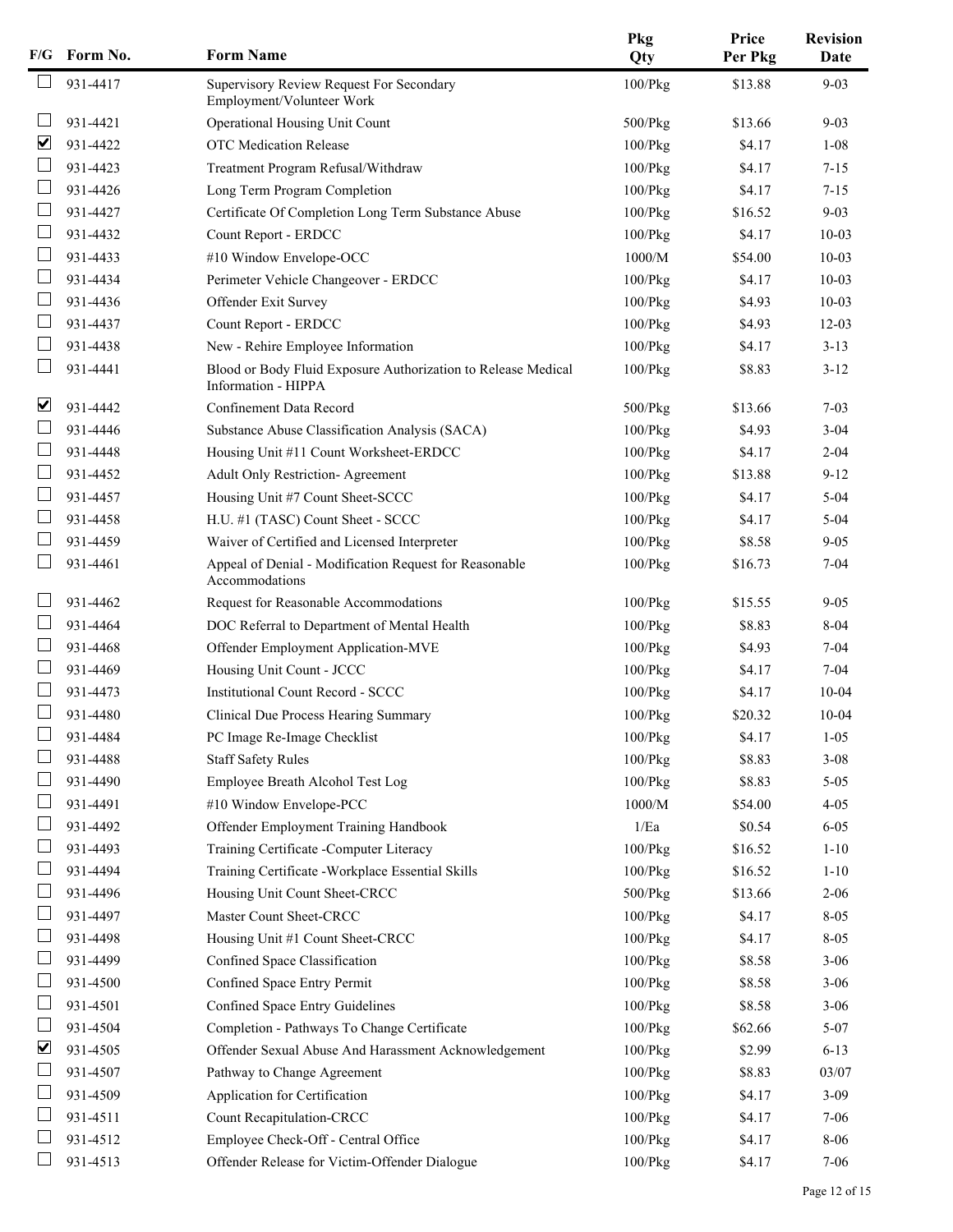| F/G | Form No. | <b>Form Name</b>                                                                                       | Pkg<br>Qty    | Price<br>Per Pkg | <b>Revision</b><br>Date |
|-----|----------|--------------------------------------------------------------------------------------------------------|---------------|------------------|-------------------------|
|     | 931-4514 | Post Dialogue-Offender Survey                                                                          | $100$ / $Pkg$ | \$6.42           | $7 - 06$                |
|     | 931-4515 | Post Dialogue-Victim Survey                                                                            | 100/Pkg       | \$6.42           | $7 - 06$                |
|     | 931-4516 | <b>Cert Test Results</b>                                                                               | $100$ / $Pkg$ | \$4.17           | $4 - 14$                |
|     | 931-4518 | Victim Release for Victim-Offender Dialogue                                                            | $100$ / $Pkg$ | \$4.17           | $7 - 06$                |
|     | 931-4520 | Offender Dialogue Information Sheet                                                                    | $100$ / $Pkg$ | \$4.17           | $7 - 06$                |
|     | 931-4521 | Shift Supervisor Control Center Chronological Log - TCC 1st<br>Shift                                   | 100/Pkg       | \$4.17           | $9 - 06$                |
|     | 931-4522 | Shift Supervisor Control Center Chronological Log - TCC 2nd<br>Shift                                   | 100/Pkg       | \$4.17           | $9 - 06$                |
|     | 931-4523 | Shift Supervisor Control Center Chronological Log - TCC 3rd<br>Shift                                   | $100$ / $Pkg$ | \$4.17           | $9 - 06$                |
|     | 931-4544 | Offender Emergency Contact                                                                             | $100$ / $Pkg$ | \$13.88          | $11 - 11$               |
|     | 931-4545 | Daily Count Sheet-MECC                                                                                 | 100/Pd        | \$2.18           | 8-07                    |
|     | 931-4549 | Report of Offender Behavior                                                                            | $100$ / $Pkg$ | \$4.93           | $10 - 07$               |
|     | 931-4550 | First Letter Home-WERDCC                                                                               | 100/Pkg       | \$4.89           | $1 - 15$                |
|     | 931-4552 | State Clothing Inventory                                                                               | $100$ / $Pkg$ | \$8.83           | $11 - 07$               |
|     | 931-4561 | Laundry Checklist - JCCC                                                                               | 100/Pkg       | \$8.40           | $2 - 08$                |
|     | 931-4562 | Medical Records Authorization                                                                          | $100$ / $Pkg$ | \$4.17           | $4 - 08$                |
|     | 931-4565 | Waiver Of Tuberculosis Testing                                                                         | $100$ / $Pkg$ | \$4.17           | $7 - 10$                |
|     | 931-4571 | Honor/Color Guard Application                                                                          | $100$ / $Pkg$ | \$4.17           | $2 - 09$                |
|     | 931-4572 | Weight Variance/Body Mass Monitoring Tool                                                              | $100$ / $Pkg$ | \$4.17           | $4 - 09$                |
|     | 931-4573 | Informed Consent for Mental Health Tricyclic Antidepressant<br>Medication                              | $100$ / $Pkg$ | \$4.17           | $4 - 09$                |
|     | 931-4574 | Informed Consent for Mental Health SSRI Antidepressant<br>Medication                                   | 100/Pkg       | \$4.17           | $4 - 09$                |
|     | 931-4575 | Informed Consent for Mental Health Medication Typical (First<br>Generation) Antipsychotic Medication   | $100$ / $Pkg$ | \$4.17           | $4 - 09$                |
|     | 931-4576 | Informed Consent for Mental Health Medication Mixed Action<br>Antidepressant Medication                | $100$ / $Pkg$ | \$4.17           | $4 - 09$                |
|     | 931-4577 | Informed Consent for Mental Health Medication Atypical<br>(Second Generation) Antipsychotic Medication | 100/Pkg       | \$4.17           | $4 - 09$                |
|     | 931-4578 | Informed Consent for Mental Health Medication Anti- Anxiety<br>Medication (Benzodiazepine)             | 100/Pkg       | \$4.17           | $4 - 09$                |
|     | 931-4579 | Acknowledgement Of Debt                                                                                | $100$ / $Pkg$ | \$4.17           | 4-09                    |
|     | 931-4586 | Custody Post Clearance - MECC - First Shift                                                            | 100/Pkg       | \$4.17           | 4-09                    |
|     | 931-4587 | Custody Post Clearance- MECC- Second Shift                                                             | 100/Pkg       | \$4.17           | $4 - 09$                |
|     | 931-4588 | Custody Post Clearance - MECC- Third Shift                                                             | 100/Pkg       | \$4.17           | $4 - 09$                |
|     | 931-4589 | Job Assignment Bid Application                                                                         | $100$ / $Pkg$ | \$4.17           | $1 - 14$                |
|     | 931-4593 | <b>Infirmary Discharge Instructions</b>                                                                | $100$ / $Pkg$ | \$8.83           | $9 - 09$                |
|     | 931-4597 | Vehicle Patrol Log                                                                                     | $100$ / $Pkg$ | \$4.93           | $1 - 10$                |
|     | 931-4598 | Mavis Beacon Typing Training Certificate                                                               | 100/Pkg       | \$16.52          | $2 - 16$                |
|     | 931-4599 | Library Copier Log                                                                                     | 100/Pkg       | \$4.17           | $1 - 10$                |
|     | 931-4600 | Library Usage Application And Rules Agreement                                                          | $100$ / $Pkg$ | \$4.17           | $2 - 10$                |
| ⊻   | 931-4601 | Special Unit Legal Request - Response Page                                                             | 100/Pkg       | \$4.17           | $2 - 10$                |
| ⊻   | 931-4602 | Qualified Legal Claim Verification                                                                     | 100/Pkg       | \$4.17           | $2 - 10$                |
|     | 931-4603 | Legal Assistance Materials Log                                                                         | $100$ / $Pkg$ | \$4.17           | $2 - 10$                |
|     | 931-4604 | Legal Print Request                                                                                    | 100/Pkg       | \$4.17           | $2 - 10$                |
|     | 931-4605 | Request For Human Relations Investigation                                                              | $100$ / $Pkg$ | \$4.17           | $1 - 12$                |
| ☑   | 931-4606 | Special Unit Legal Request                                                                             | $100$ / $Pkg$ | \$4.17           | $2 - 10$                |
|     | 931-4610 | Intervention Fee Payment Voucher                                                                       | 500/Pkg       | \$10.11          | $4 - 11$                |
|     | 931-4611 | Checklist For New Probation and Parole Assistance                                                      | $100$ / $Pkg$ | \$10.22          | $2 - 11$                |
|     | 931-4612 | Library Card                                                                                           | 100/Pkg       | \$3.47           | $5 - 11$                |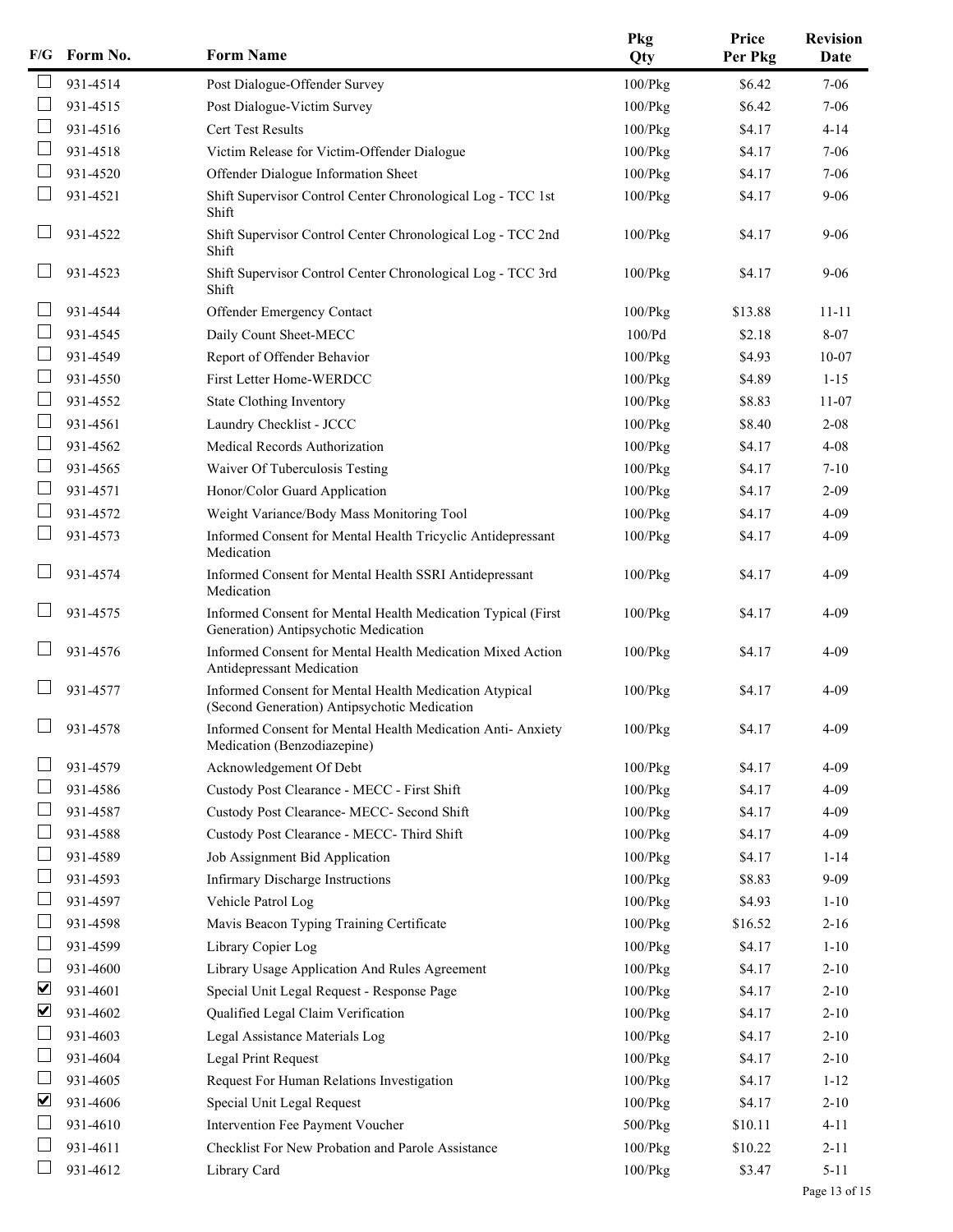| F/G | Form No.     | <b>Form Name</b>                                                                                 | Pkg<br>Qty    | Price<br>Per Pkg | <b>Revision</b><br>Date |
|-----|--------------|--------------------------------------------------------------------------------------------------|---------------|------------------|-------------------------|
|     | 931-4615     | First Letter Home (ERDCC)                                                                        | 100/Pkg       | \$4.93           | $1 - 15$                |
|     | 931-4619     | Medical Release Summary                                                                          | $100$ / $Pkg$ | \$4.17           | $11 - 11$               |
|     | 931-4621     | Therapeutic Community Notice                                                                     | $100$ / $Pkg$ | \$4.17           | $5 - 11$                |
|     | 931-4631     | Special Needs Assessment For Legal Assistance                                                    | $100$ / $Pkg$ | \$4.17           | $2 - 12$                |
|     | 931-4632     | Offender Counsel Substitute Request                                                              | $100$ / $Pkg$ | \$4.17           | $2 - 12$                |
|     | 931-4645     | Authorization For Use Of Photograph or Interview                                                 | $100$ / $Pkg$ | \$4.17           | $12 - 11$               |
|     | 931-4648     | Physician's Statement for Alternative Uniform                                                    | $100$ / $Pkg$ | \$4.17           | $6 - 13$                |
|     | 931-4651     | Enhanced Care Unit Appraisal                                                                     | $100$ / $Pkg$ | \$4.93           | $12 - 12$               |
|     | 931-4652     | Enhanced Care Unit Daily Well Being Check                                                        | $100$ / $Pkg$ | \$4.17           | $12 - 12$               |
|     | 931-4658     | Tetanus, Diphtheria Vaccine (Td) or Tetanus, Diphtheria<br>Pertussin Vaccine (Tdap) Consent Form | 100/Pkg       | \$4.17           | $6 - 13$                |
|     | 931-4659     | Nepotism & Fraternization Notification of Rules &<br>Acknowledgement                             | $100$ / $Pkg$ | \$4.17           | $11 - 12$               |
|     | 931-4669     | Authorization For Request or Use - Disclosure of Protected<br>Health Information (PHI)           | $100$ / $Pkg$ | \$4.17           | $11 - 12$               |
|     | 931-4673     | <b>CERT</b> Member Evaluation                                                                    | $100$ / $Pkg$ | \$4.17           | $2 - 13$                |
|     | 931-4675     | Notification Fax Sht To Consular Officers Of Arrest Or<br>Detentions                             | $100$ / $Pkg$ | \$4.17           | $3 - 13$                |
|     | 931-4685     | Request For Electronic Submission To The US District Court                                       | 100/Pkg       | \$4.17           | $8 - 13$                |
|     | 931-4686     | Offender Court Pleadings E-Filing Tracking Log                                                   | $100$ / $Pkg$ | \$4.17           | $8 - 13$                |
|     | 931-4699     | Intake Mental Health Screening                                                                   | $100$ / $Pkg$ | \$8.88           | $1 - 14$                |
|     | 931-4719     | 15-Passenger Van Safety Acknowledgment                                                           | $100$ / $Pkg$ | \$4.17           | $10-15$                 |
|     | 931-4725     | #10 Window Envelope-MCC                                                                          | 1000/M        | \$54.00          | $11 - 07$               |
|     | 931-4726     | #10 Window Envelope-DOC Box 236                                                                  | 1000/M        | \$54.00          | $4 - 02$                |
|     | 931-4727     | #10 Window Envelope-DOC Personnel Unit                                                           | 1000/M        | \$54.00          | $4 - 02$                |
|     | 931-4729     | #10 Window Envelope-DOC Offender Finance Office                                                  | 1000/M        | \$54.00          | $4 - 02$                |
|     | 931-4730     | #10 Window Envelope-NECC                                                                         | 1000/M        | \$54.00          | $4 - 02$                |
|     | 931-4732     | #10 Window Envelope-SCCC                                                                         | 1000/M        | \$54.00          | $4 - 02$                |
|     | 931-4739     | Vendor Check Envelope-MVE                                                                        | 1000/M        | \$61.40          | $9 - 15$                |
|     | 931-4748     | #10 Envelope-FRDCC First Letter Home                                                             | 1000/M        | \$46.00          | $2 - 16$                |
|     | 931-4750     | #10 Envelope-MTC                                                                                 | $1000/M$      | \$46.00          | $4 - 16$                |
|     | 931-4755     | Vendor Check Window Envelope-DOC Offender Finance Office                                         | 1000/M        | \$60.40          | $5 - 16$                |
|     | 931-4759     | Discrimination, Harassment, Retaliation and Unprofessional<br>Conduct Information Acknowledgment | $100$ / $Pkg$ | \$4.17           | $7 - 16$                |
|     | 931-4760     | Inter-Office Communication                                                                       | 100/Pd        | \$5.06           | $7 - 16$                |
|     | 931-4761     | #10 Envelope-Toxicology Laboratory                                                               | 1000/M        | \$46.00          | $9 - 16$                |
|     | 931-4762     | 10 x 13 Kraft Envelope-Toxicology Laboratory                                                     | 1000/M        | \$193.38         | $9 - 16$                |
|     | 931-4764     | <b>SJCRC</b> Letterhead                                                                          | 1000/M        | \$97.26          | 6/18                    |
|     | 931-4765     | MVE Letterhead                                                                                   | 1000/M        | \$97.26          | 6/18                    |
|     | 931-4766     | Office of Victim Services Letterhead                                                             | 1000/M        | \$97.26          | 6/18                    |
|     | 931-4775.PG1 | Offender Statement Pg 1                                                                          |               | \$4.17           | 06/17                   |
|     | 931-4775.PG2 | Offender Statement Pg 2                                                                          |               | \$4.17           | 06/17                   |
|     | 931-4796     | #10 Window Envelope-CTCC                                                                         |               | \$54.00          | 12/17                   |
|     | 931-4809     | Letterhead -P&P                                                                                  | 1000/M        | \$97.26          | 08/18                   |
|     | 931-4812     | 10 x 13 Kraft Envelope                                                                           |               | \$193.38         |                         |
|     | 931-4814     | #11 Envelope                                                                                     |               | \$80.00          | 11/18                   |
|     | 931-4827     | 12 x 15½ Kraft Envelope                                                                          |               | \$357.55         |                         |
| ⊻   | 999-9002     | 51/2x41/4 Office Information Phone Memo Pads                                                     | 100/Pd        | \$0.52           | $5 - 86$                |
| ☑   | 999-9003     | 81/2 x 51/2 Office Information Memo Pads                                                         | 100/Pd        | \$0.88           | 8-86                    |
| ☑   | 999-9011     | #10 Inter Agency Mail Office Envelope                                                            | 1000/M        | \$40.00          | $12-05$                 |